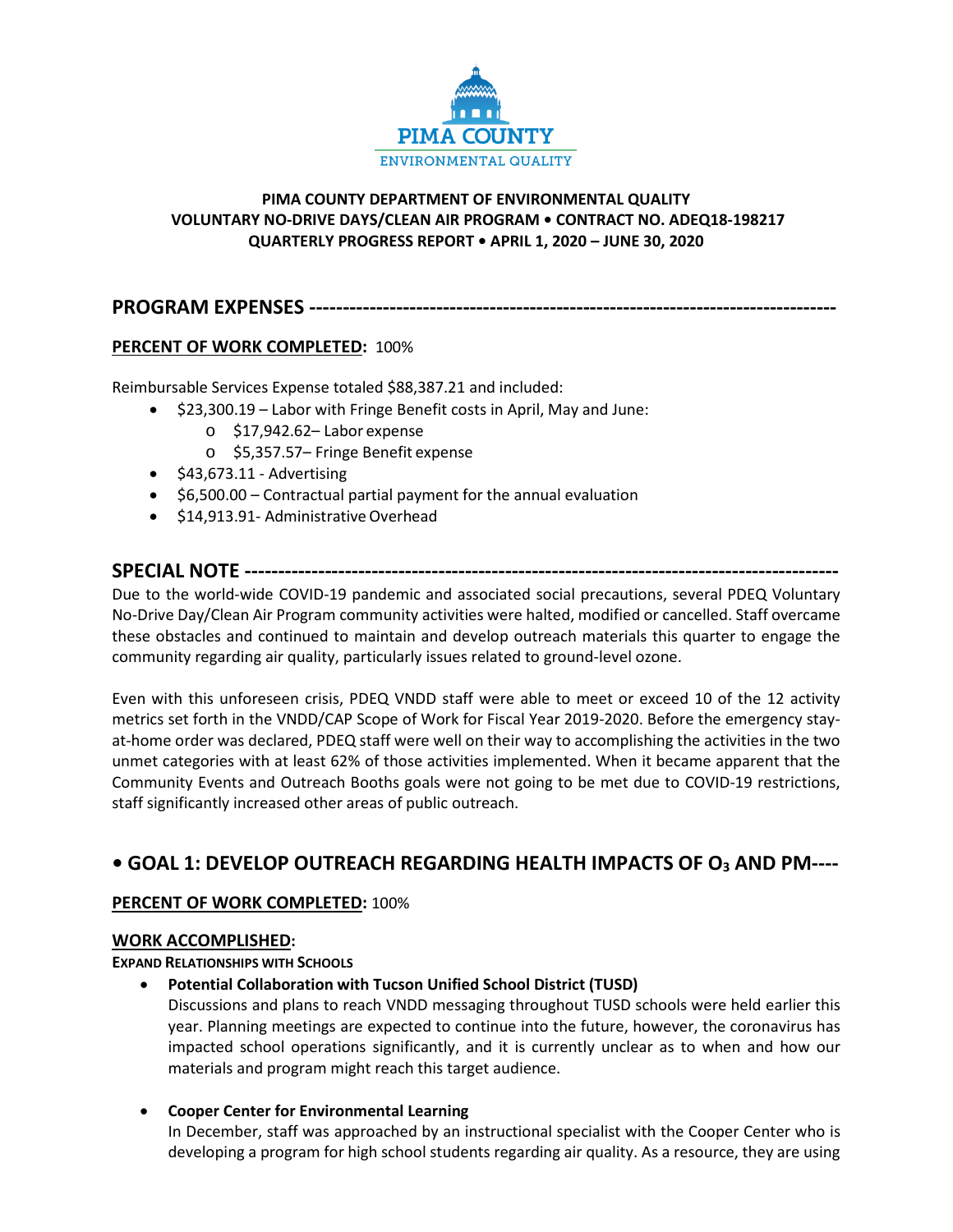PDEQ's Clean Air curriculum published in 1996. The instructor was in contact to ask permission to use the content in their new program and if we could review the content with them and update if needed. VNDD staff agreed to assist and requested to see the final product for potential use in our outreach program. We also expressed interest in knowing how many students are exposed to the materials once the program is operational.

Our meeting to review the materials with the Cooper Center was scheduled for April 10 and was postponed due to coronavirus restrictions.

## • **University of Arizona**

The professor of the University's ENVS 195A, Careers in Environmental Science class requested we provide a video presentation to replace the in-person presentations provided each semester. Our presentation addresses the function of PDEQ, details about the VNDD program, information about air quality, and the speaker's educational and professional journey. Of all the class's guest speakers, our presentation is a favorite as rated by the students themselves. We plan to have the presentation recorded before the fall semester begins.

## **EXPAND RELATIONSHIPS WITH SMALL BUSINESSES**

Staff maintains a relationship with the Downtown Tucson Partnership (DTP) and works with them to promote special VNDD events as warranted and re-supply with Clean Air Program literature. DTP is a nonprofit 501 (c)(6) corporation created to implement enhanced municipal services for the Downtown Business Improvement District. Included in their services is marketing and promotions to 60 downtown businesses.

Multiple businesses responded favorably to our initial connection. At this time, staff is looking at innovative strategies to identify and address barriers to employees engaging in alternate modes of transportation. Once COVID-19 pandemic restrictions are lifted, outreach options include PDEQ staff providing presentations, resource tables at health or benefits fairs, newsletter articles, or supplying businesses with literature, STEAM-inspired activity sheets and other air quality resources.

# **DETERMINE OPTIMAL WAYS TO ENGAGE TARGET AUDIENCES**

Staff employs a multi-media approach to effectively reach a wide variety of audiences and unique individuals within each audience. A combination of PowerPoint, props, demonstrations, stories, games, picture cards, audio-visuals and different perspectives are incorporated to engage multiple types of learners and address different motivators within any given audience.

Staff updates presentations, creates new activities and crafts messages and articles while considering relevant current issues.

Virtual lessons: To provide an alternative to in-person presentations, staff began brainstorming on potential presentations to record and post on PDEQ's website. We hope to develop plans and upload a variety of lessons related to air quality in FY 2020-2021 for both classrooms and the general public.

# **• GOAL 2: COMMUNITY-WIDE EVENTS & ACTIVITY ----------------------------------------**

# **PERCENT OF WORK COMPLETED:** 62%

# **WORK ACCOMPLISHED:**

# **TUCSON 'VIRTUAL' EARTH DAY**

As a member of the Tucson Earth Day Festival planning committee, staff worked with other community partners to plan and host the 2020 event, celebrating the 50<sup>th</sup> anniversary of the first Earth Day. The Children's Museum Tucson hosts the annual event with support from government agencies, businesses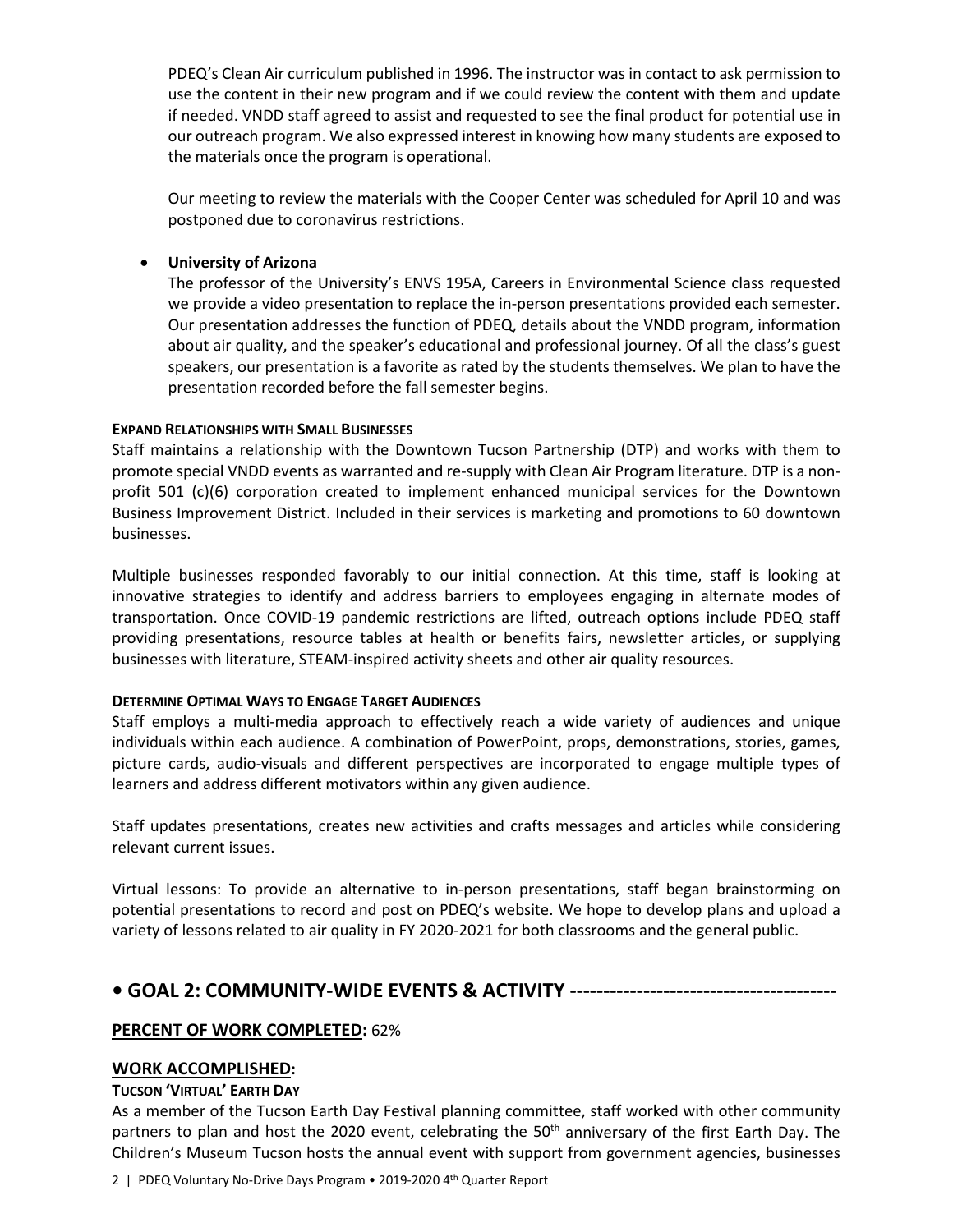and dedicated community members. The event was planned to be held downtown on Saturday, April 18, 2020 at the Children's Museum Tucson and adjacent Armory Park with at least 50 exhibitors providing interactive activities, live entertainment, food vendors, alternate fuels car show, and a passport program encouraging quality interaction at booths and a chance at prizes.

Due to the COVID-19 pandemic and the need to practice social distancing to protect public health and reduce the spread of the coronavirus, it was determined to cancel in-person festivities and focus efforts on on-line education based out of our website [www.TucsonEarthDay.org.](http://www.tucsonearthday.org/) The website provided an introductory video by Mrs. Green's World and links to videos, movies, downloadable documents and live virtual events. Messages and activities were shared via Twitter, Facebook and Instagram at #TucsonVirtualEarthDay.

As a participant of the event, PDEQ's logo was posted with 25 others representing agencies and organizations with links to individual learning opportunities. PDEQ's logo linked to the [Public Service](https://webcms.pima.gov/cms/one.aspx?portalId=169&pageId=68311)  [Announcement](https://webcms.pima.gov/cms/one.aspx?portalId=169&pageId=68311) page of our website which provides many short videos about air pollution and actions individuals can take to improve air quality.

## **USE THE LOOP FOR YOUR COMMUTE PROJECT**

Normally, materials promoting the Chuck Huckelberry Loop multi-use, car-free path are distributed at outreach events and the *Use the Loop for Your Commute* flyer and maps are available at new employee orientations for Pima County employees throughout the year. Due to the cancellation of events and presentations in response to COVID-19 restrictions, staff relied on social media to promote The Chuck Huckelberry Loop and encouraged people to use this car-free pathway for travel purposes.

#### **#THISISCLEANAIR**

In response to the severity of COVID-19 restrictions, staff began developing a new virtual event, #ThisIsCleanAir, so that VNDD messaging can continue to reach community members without physical closeness. #ThisIsCleanAir will be a photo challenge where Pima County residents can submit photos and captions describing actions they take that helps reduce air pollution. This program will provide a common platform where individuals can take ownership of what they do, inspire others or get inspired from others about actions they take, and be rewarded for their actions with social connection and potential prizes. We will also attempt to collect data regarding reduced vehicle miles traveled or, if not transportation related, how their actions help improve air quality.

Staff researched other online photo contests from around the country to obtain ideas for a successful event and brainstormed with multiple individuals to improve planning. In addition, staff worked with Pima County Communications Office to develop program recognition artwork that can be used on multiple platforms. A draft [webpage](https://webcms.pima.gov/cms/One.aspx?portalId=169&pageId=581570) is being developed to promote the program, provide directions on how to participate and provide information and resources about sources, health effects and solutions to air pollution.

A new email address, [HealthyAir@pima.gov,](mailto:HealthyAir@pima.gov) was created by the Pima County Information Services Department and assigned to our program to receive the photo entries.

Although still a work in progress, we plan that the top five photos will be chosen by PDEQ staff and will be posted on social media for public vote. The winner with the most votes will win a prize and the photo will be posted on our website and social media. The challenge will be held multiple times throughout the year with changing themes to help maintain conversation in the community about air quality issues.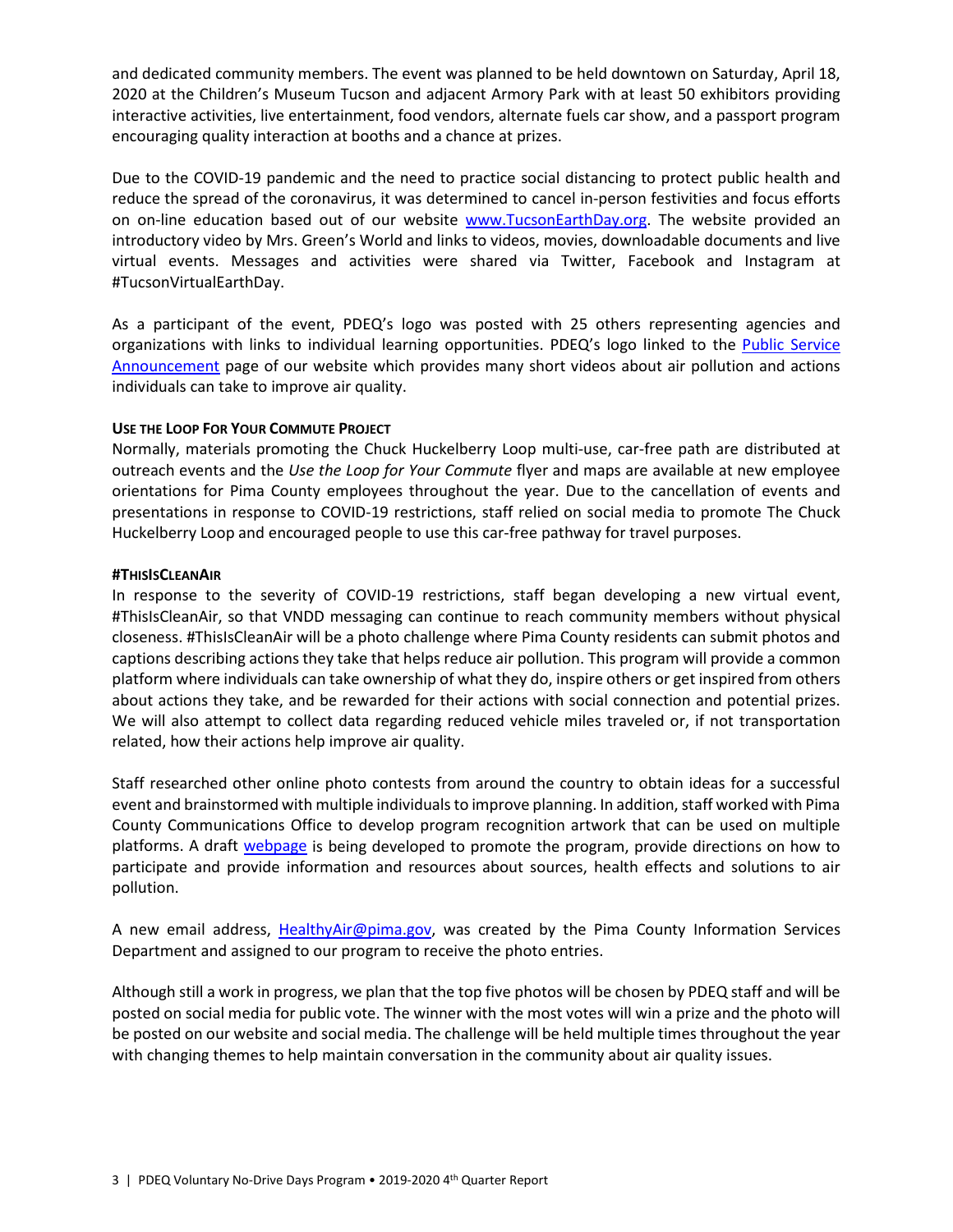#### **SUPPORTING COMMUNITY PROGRAMS TO ENHANCE NO-DRIVE DAYS GOALS**

VNDD staff works with many groups to incorporate No-Drive Days efforts throughout the community.

#### • **Arizona Department of Environmental Quality**

PDEQ staff continued to promote the Arizona Department of Environmental Quality five-day air quality forecast program for the Pima County region for ground-level ozone and coarse particulate matter. It is intended to not only provide warnings to people who might have health issues associated with elevated levels of air pollution, but also to act as a preemptive measure, providing time for people to make plans that could help keep air quality in a healthy range when it is forecasted to be unhealthy.

VNDD staff promoted the forecasting service this quarter via social media, in news releases and on a link on the main page of PDEQ's website.

#### • **Association for Commuter Transportation**

As a member of this association, PDEQ staff attended a virtual ACT conference on May 13: *Developing a Culture that Embraces Telework Post COVID-19*. The conversation stressed the importance of safety and the need for employees to maintain physical distancing, discussed essential versus non-essential employees, considered the availability of technology and equipment, and aired the potential for employees to take turns teleworking and working on-site.

It was also noted that during COVID-19 restrictions, teleworking was/is a main reason why many employees and businesses were able to continue operations; however, it was not universal for all. Toolkits, training and guidelines were/are needed for successful telework programs, and alternatives need to be made available for those who do not have access to technology, connectivity, or adequate work space at home. Options include providing drop-in centers for meeting space or equipment use, using staggered schedules for those working on-site, and finding alternatives to transit as services are reduced or would-be riders feel unsafe on public transport.

#### • **City of Tucson Department of Transportation & Mobility**

Staff was invited to a virtual meeting regarding the development of a new Travel Demand Management program for the City. Program elements and strategies are outlined, and they would like assistance identifying the "low-hanging fruit" that can be implemented promptly and brainstorm ideas for increased regional TDM coordination moving forward. The meeting is scheduled for July 30.

#### • **Green Valley Community**

Staff represented Pima County DEQ at the Green Valley Council meetings to keep the committee updated on air quality issues. Presentations on air quality issues are given each meeting and questions about local concerns are addressed. This involvement has strengthened rapport with the Green Valley community and has proven helpful when reaching out to the at-risk population on sensitive issues, such as air quality and mining activity. Meetings were curtailed in early 2020 due to the pandemic.

#### • **Living Streets Alliance**

The Living Streets Alliance (LSA) is a  $501(c)(3)$  organization established to promote healthy communities by empowering people to transform streets into vibrant places for walking, bicycling, socializing and play. In addition to supporting Cyclovia Tucson to help promote bicycling and walking in place of vehicle trips, VNDD staff connects with LSA regarding the Bike Valet Program and other potential collaborative projects.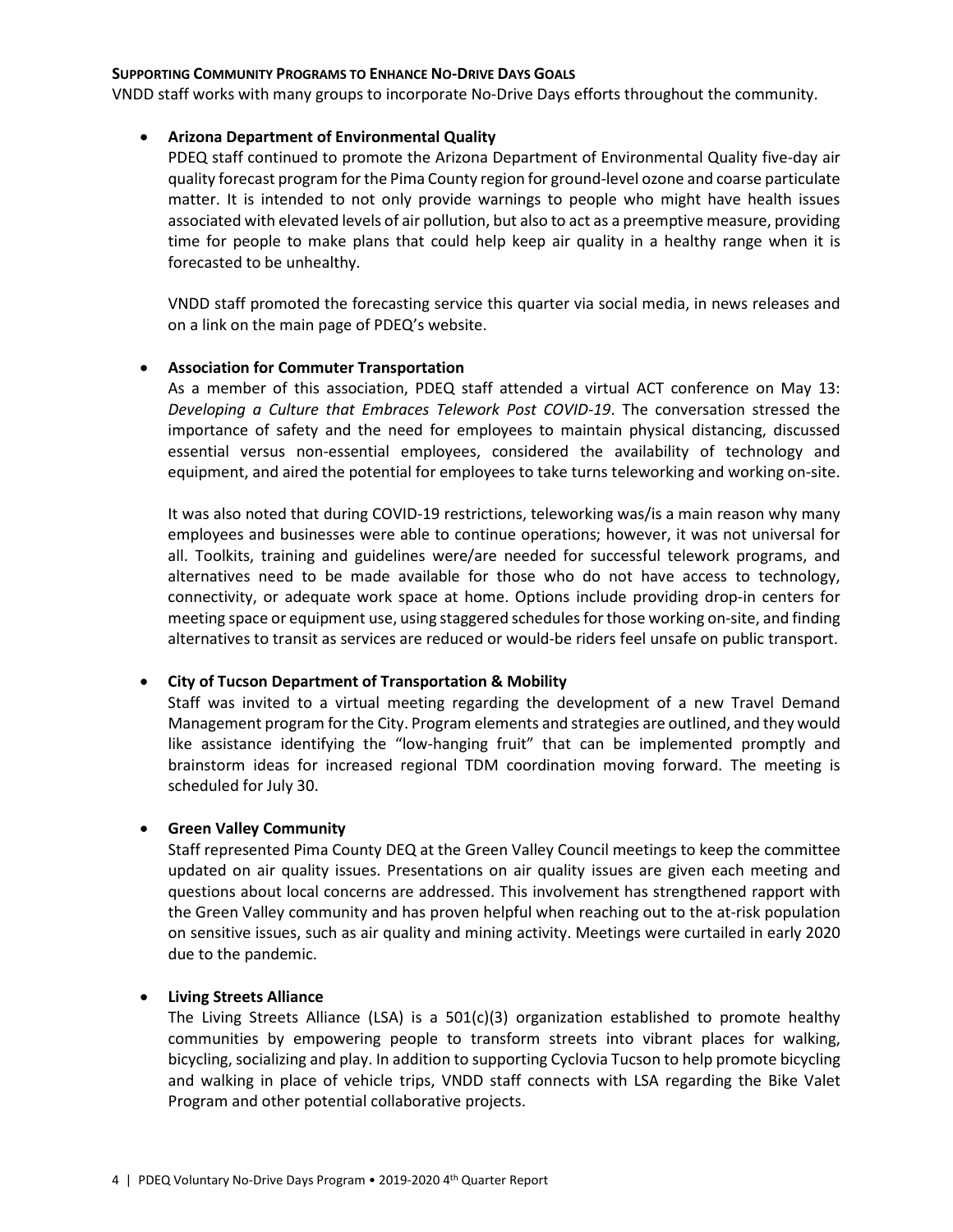#### *Bike Valet Program:*

- o Free, conveniently placed bike racks at community events encourages participants to leave cars at home and use bicycle transportation to venues;
- o VNDD staff provided funding for the purchase of bike racks during Fiscal Year 2014-2015 that continue to be used;
- o The bike racks were not utilized this quarter as events throughout the community were cancelled or not planned due to COVID-19.
- o Staff began initial discussions with LSA regarding collaborating on a pilot "Slow Street" project in the South Tucson area to reduce vehicle traffic and encourage neighborhood walking and bicycling.

# • **National Weather Service**

Staff collaborates with the National Weather Service (NWS) to provide air quality information to the public. The partnership provides timely reports that warn the public of potential or existing airborne dust and ozone issues and include a health impact statement to protect the public. When NWS issues air quality alerts the message also includes information about the availability of air quality information on the PDEQ website.

# • **Pima Association of Governments**

Staff continued to collaborate with PAG on multiple programs and projects:

- o Air Quality Subcommittee: If/when PAG schedules future meetings, VNDD staff will continue to work in partnership. PDEQ staff chaired the meetings for over fourteen years; helped develop agenda with informative speakers to educate members about air quality issues and concerns; and provided presentations regarding various air quality subjects.
- o Travel Reduction Task Force: Jurisdictional representative, provide air quality-related presentations, Travel Reduction Program Enforcement Agency for companies located in unincorporated areas of Pima County.
- o Pima County's Travel Reduction Program (TRP): Promoted alternate modes of transportation to approximately 7,000 Pima County employees via newsletter articles, email blasts, intranet site, Facebook group *Commute Trips & Tips*, and Reduced Emissions and Air Pollution (REAP) rewards program.

#### • **Pima County Government Departments**  *Communications Office*

o Staff worked with graphic designers and communications specialists on a variety of projects including eScoop articles, news releases, social media guidance, and developing artwork for Health Watch and Air Quality Advisory banners for Pima County's new GovDelivery news release system and imagery for our upcoming #ThisIsCleanAir social media challenge.

## *Environmental Quality*

o With reimbursement funding from the PDEQ Director's Office, staff operates a Guaranteed Ride Home Program for Pima County employees. This helps to encourage and serve employees who use alternate modes of transportation for their work commutes by providing a reimbursable ride home if they are without a personal vehicle and a crisis or emergency happens. Ninety Pima County employees are registered for this program, three of which registered during this quarter. No emergency rides were used this quarter.

## *Health Department*

o Bicycle and Pedestrian Program: Promoted on-line and paper maps of bike routes and The Chuck Huckelberry Loop non-motorized pathway, employee bike-share program, and related literature to the general public and Pima County employees.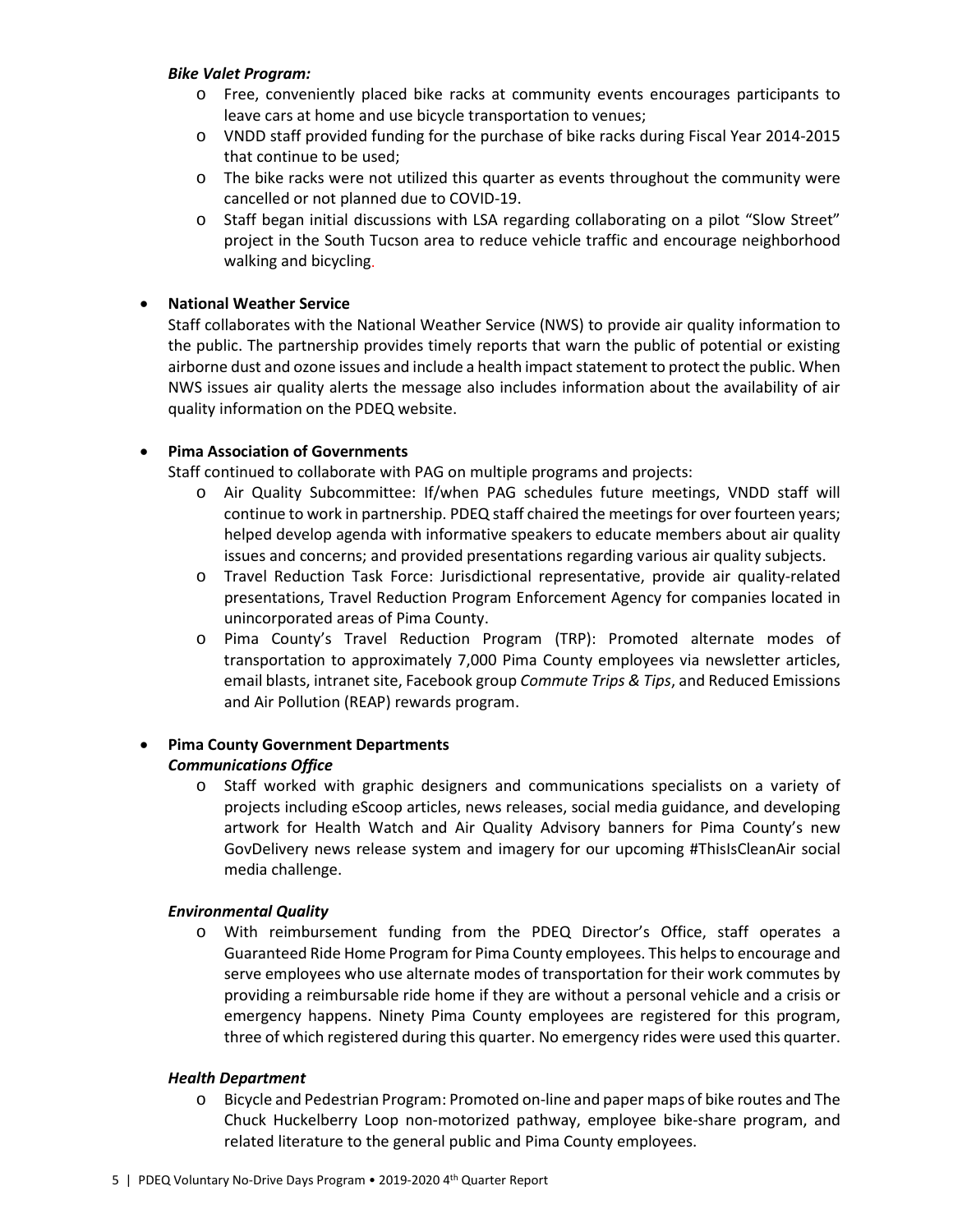o VNDD staff continued to work with the Health Department's Principal Investigator of the Racial and Ethnic Approaches to Community Health (REACH) program. VNDD and REACH staff have mutual interest to promote The Loop, a 131-mile car-free shared path in Tucson. Many Clean Air Program resources align well with REACH efforts to support use of alternative modes, highlighting active transportation options. When in-person events are scheduled again, staff will participate.

## *Human Resources*

- o Travel Reduction Program presentations at New Employee Orientations were temporarily cancelled due to COVID-19 safe distancing restrictions and a hiring freeze. HR is considering restructuring the orientations, and we are hopeful our TRP messaging will continue to be welcomed.
- o Bus Pass Sales: Pima County employees are eligible to receive a 50% subsidy on 30-day transit passes via the HR Benefits program. To reduce interaction and protect drivers and passengers on Sun Tran vehicles, fares have been free. No bus passes were sold to employees this quarter, however, some employees continue to ride.
- o Staff followed up with Pima County Human Resources regarding the possibility of increasing employee transit ridership once it is sensible to promote transit again. We would like to reduce the time delay between employee sign up and when the subsidy is applied; potentially provide funding for the first month's pass; and secure potential for an increase in the budget for employee transit passes should interest and the purchase of bus passesincrease. Transit sales amongst Pima County employees has slowly dwindled since 2009 and the County's budget allocation was commensurate with this decline.

## *Office of Sustainability and Conservation*

- o Staff contributes to the Alternate Fuels Chapter of the Sustainability Action Plan for County Operations. This subcommittee is dedicated to reduce miles driven, improve efficiencies, and reduce emissions from the fleet of vehicles used by Pima County employees. Key participating departments on the subcommittee include Fleet Services, Environmental Quality, Human Resources, Facilities Management, and others as topics warrant.
- o The team is working on projects to reduce emissions by decreasing employee vehicle idling and providing services to make using alternate modes more amenable. An idle reduction program for Pima County departments and employees is implemented, with data acquired from GPS units installed in most County fleet vehicles. Promotional *Idle Less*  bookmarks continue to be distributed and GPS data reports are sent to department heads monthly for internal use.

## • **Sun Tran and Sun Link Streetcar Transit Services**

- o Promoted transit services to Pima County employees and the general public by providing on-line resources, social media messaging, and updates regarding transit services to Pima County's Travel Reduction Program transit list serve.
- o Sun Tran donated \$10 value-loaded SunGO transit passes to encourage Pima County employees to use transit for work commutes. Staff provides the identification numbers of the distributed cards so that Sun Tran can track their usage through time and assess the effectiveness of the promotion. The passes are distributed at New Employee Orientations and with responses to employee inquiries. Since we were not able to provide presentations this quarter, passes were not distributed.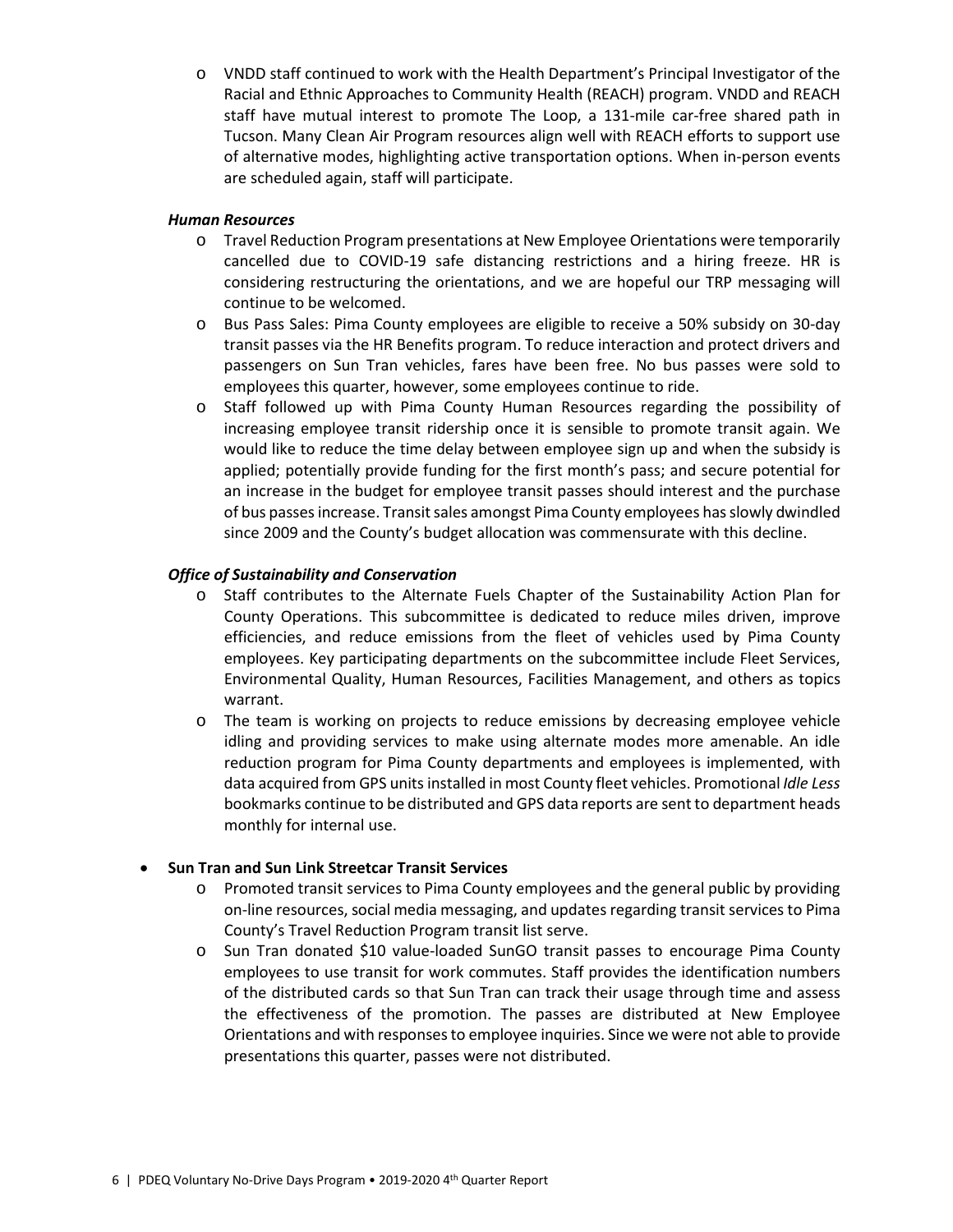# • **Tucson Audubon Society**

- o Desert Dwellers Education Project: PDEQ staff continued to collaborate with Tucson Audubon Society (TAS) to distribute the desert conservation poster, *Desert Dwellers Know – A Celebration of Byrd's Words* and other VNDD literature, including bookmarks and The Loop maps. TAS staff highlights the poster and activity book on their gift shop's webpage.
- o The companion coloring and activity book, *Desert Dwellers Know Desert Colors*, is for sale at the Audubon Society gift store. The piece was developed to extend the *Desert Dwellers Know* concept using attractive artwork and the poetry of Byrd Baylor to provide lessons about sustainable desert living. A series of facts, questions and academic challenges helps adhere this piece to core STEAM (science, technology, engineering, art and math) principles for easy integration with elementary school classrooms. Proceeds from the sales are used for future *Desert Dwellers Know* educational projects and for reprinting the poster and activity book.

# • **Tucson Clean & Beautiful**

- o Staff serves on the Board of Directors of Tucson Clean & Beautiful and shares information regarding No-Drive Days goals and special events as appropriate.
- o TCB has a very active "Trees for Tucson" program that staff helps to promote for the many air quality benefits provided by shade trees. PDEQ coordinates with them to encourage the planting of low VOC emitting trees to reduce precursor emissions for ozone.
- o VNDD and TCB promote each other's materials at select community outreach events.

# **REPORTS OR DATA PRODUCED:**

## **EMISSIONS REDUCTION FROM PIMA COUNTY EMPLOYEE USE OF TRANSIT:**

- Average round-trip commute miles for Pima County employees (October 2019 TRP survey): 24.6
- Transit passes sold during the fourth quarter: 0
	- o Public transit passes were not for sale this quarter due to COVID-19 physical distancing protocol. However, Sun Tran's bus boarding tracking system estimates that 72% of regular Sun Tran bus riders continued riding Sun Tran at no charge. Accounting for a reduced fleet and low ridership on Sun Express busses, an estimated 25% of passengers on express routes continued riding. We estimate 117 employees continued taking public transit each month this quarter.
- Accounting for holidays and vacation days and assuming alternate modes were used three days per week for 13 weeks this quarter:
	- o Single-occupied vehicle driving miles reduced: 112,250
	- o Pounds of air pollution and greenhouse gas emissions reduced: 95,940

## **EMISSIONS REDUCTION FROM PIMA COUNTY EMPLOYEE GUARANTEED RIDE HOME PROGRAM:**

- Employees currently signed up for this program: 90
- New registrants this quarter: 3
- Claims for reimbursement: 0
- Vehicle miles traveled reduced this quarter by employees using alternate modes: 123,721
- Annual miles traveled reduced by these employees: 453,310
- Pounds of air pollution and greenhouse gas emissions reduced per year: 387,444

# **• GOAL 3: PRESENTATIONS & IN-DEPTH INTERVIEWS--------------------------------------**

## **PERCENT OF WORK COMPLETED:** 148%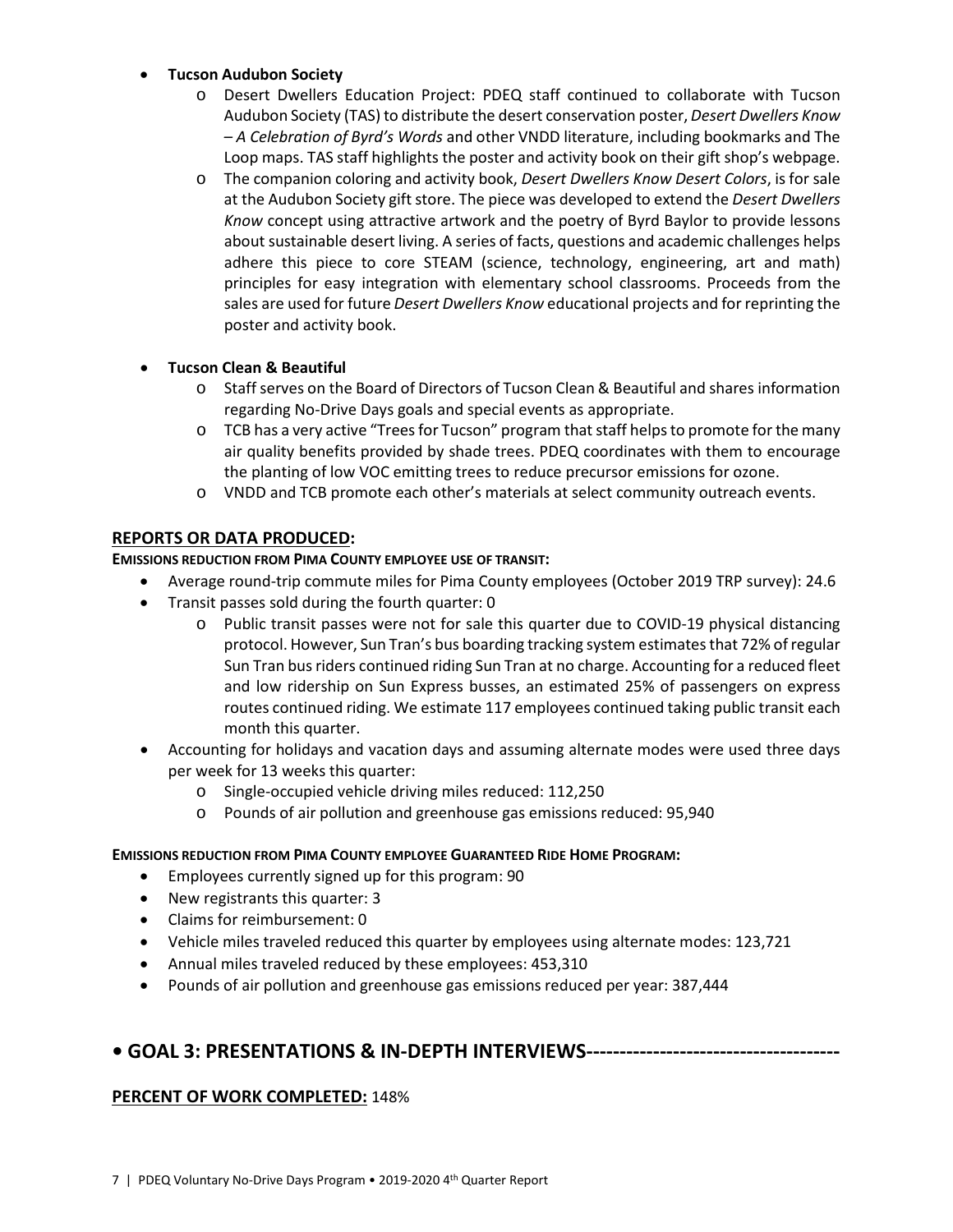#### **WORK ACCOMPLISHED:**

Staff creates, customizes, updates and delivers presentations to a wide range of audiences to educate and create greater awareness about air quality issues and no-drive actions that can be taken to reduce emissions and keep the air healthy to breathe. Presentations were cancelled at Immaculate Heart Middle and Nash Elementary schools this quarter due to COVID-19 social distancing directives.

No presentations were delivered during this quarter, however, two in-depth interviews were provided to the media.

# **REPORTS OR DATA PRODUCED:**

| <b>In-Depth Interviews</b>             |                             |                                                                       |  |  |
|----------------------------------------|-----------------------------|-----------------------------------------------------------------------|--|--|
| <b>Station</b><br><b>Topic</b><br>Date |                             |                                                                       |  |  |
| 14-May-20                              | <b>KGUN-9 Morning Blend</b> | Air quality, ozone                                                    |  |  |
| 19-May-20                              | <b>Bill Buckmaster Show</b> | Air quality, ozone, lawn & garden program, alternate modes, bicycling |  |  |

# **• GOAL 4: DEVELOPMENT OF INFORMATIONAL MATERIALS ----------------------------**

## **PERCENT OF WORK COMPLETED:** 170%

#### **WORK ACCOMPLISHED:**

#### **EVENT PROMOTIONS**

As a sponsor of Tucson Earth Day Festival, the PDEQ logo was included in promotional webpages, emails and printed materials provided by the Children's Museum Tucson. A link to Clean Air Program public service announcements was also provided on the TucsonEarthDay.org website.

Sun Tran Bus advertisement: *Treat the Air Like Your Life Depends On It - Because It Does!* were displayed on Sun Tran busses this quarter through June.



## **ARTICLES WRITTEN**

## • **PDEQ Internet**

Fourteen articles based on VNDD news releases were posted on the PDEQ website this quarter. The articles shared information about ozone and particulates, including several Health Watches and Air Quality Advisories. Additional articles included information on tips to reduce emissions, and protecting oneself from fire smoke. At least three of these articles were also posted on Pima County's main website [www.pima.gov](http://www.pima.gov/) or the FYI newsletter.

## • **eScoop Newsletter**

Staff wrote one article for this on-line newsletter for thousands of Pima County employees, *Considering Commute Options Amidst COVID-19.* The article was later posted in the County's weekly FYI newsletter as a "Green Geek" entry on June 12.

# **• GOAL 5: USE OF MEDIA FOR NOTICES OF UNHEALTHY OZONE FORECASTS -------**

## **PERCENT OF WORK COMPLETED:** 100%

Prompted by ADEQ Five-Day Air Quality Forecasts of high levels of ozone and real-time PDEQ air quality data, VNDD staff creates and distributes social media messages and news releases for Pima County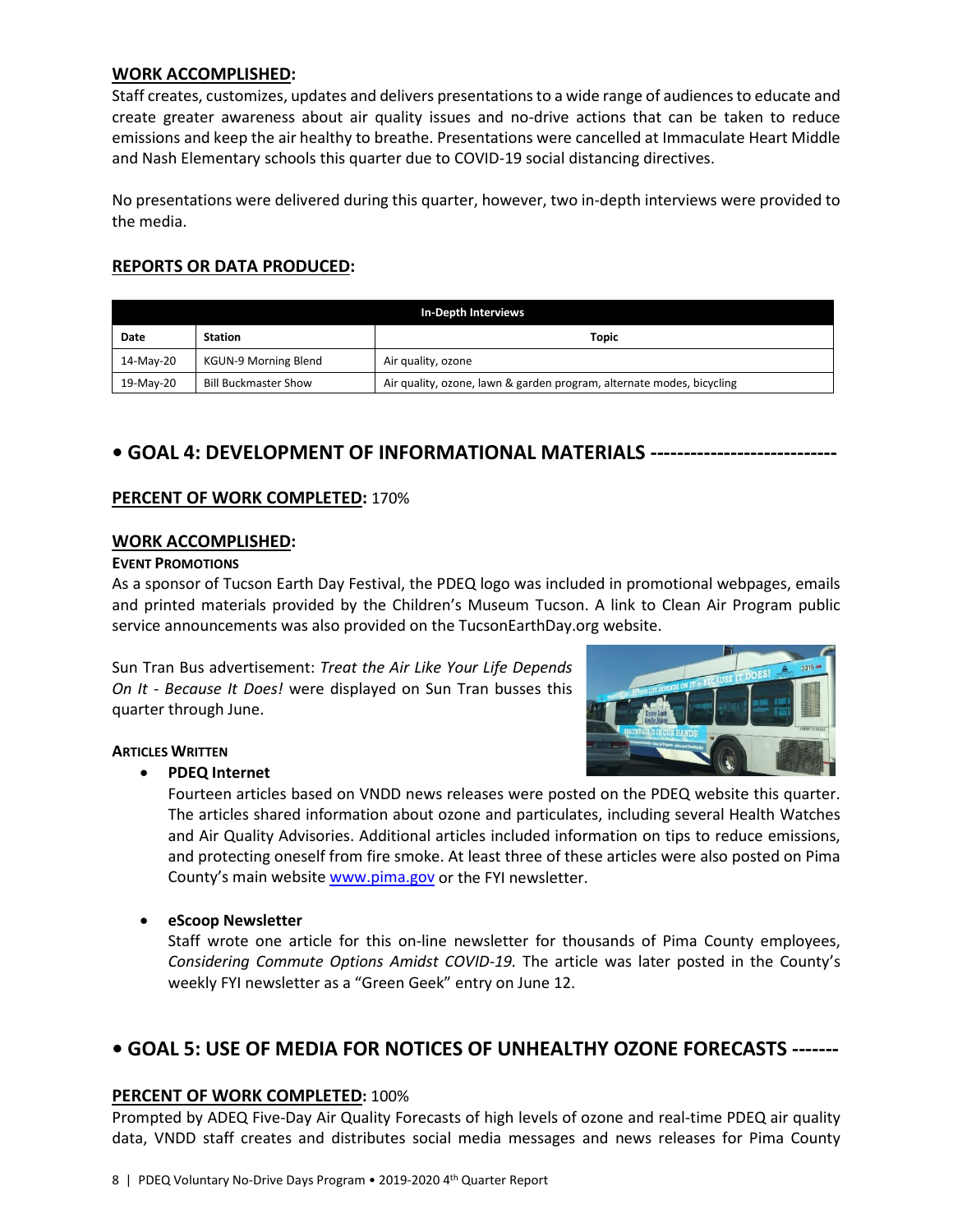residents. It is expected these warnings will only need to be released during ozone season, the first and fourth quarters of our fiscal year.

# **WORK ACCOMPLISHED:**

## **SOCIAL MEDIA MESSAGING REGARDING OZONE**

- Tweets on Twitter:
	- o Forecast info: 4
	- o Air Quality Advisories and Health Watches: 5
- Posts on Facebook:
	- o Forecast info: 3
	- o Air Quality Advisories and Health Watches: 4

# **• GOAL 6: DISTRIBUTION OF INFORMATIONAL MATERIALS -----------------------------**

Staff distributes information to the general public and specific audiences via website posting, e-mails to list serves, articles for newsletters, social media, and the distribution of literature through libraries, community centers and community outreach events.

# **PERCENT OF WORK COMPLETED:** 225%

# **WORK ACCOMPLISHED:**

# **NATIONAL ASSOCIATION FOR CLEAN AIR AGENCIES**

In support of Air Quality Awareness Week 2020 held May 4-8, and in response to COVID-19 school closures across the U.S., VNDD staff updated our [Eco Kids](https://webcms.pima.gov/cms/One.aspx?pageId=60013) webpage and provided information and links to several of PDEQ's educational resources that were shared via NACAA's outreach efforts. Resources include links to PDEQ's:

- [Eco Kids Corner;](http://www.cleanair.pima.gov/)
- Little Green Riding Hood story [ebook,](https://webcms.pima.gov/cms/One.aspx?portalId=169&pageId=422281) [worksheet](https://webcms.pima.gov/UserFiles/Servers/Server_6/File/Government/Environmental%20Quality/InfoEdOutreach/CAP%20Activities/LGRH-ActivitySheet_K-2.pdf) and [discussion questions;](https://webcms.pima.gov/UserFiles/Servers/Server_6/File/Government/Environmental%20Quality/InfoEdOutreach/CAP%20Activities/LGRH-ActivityQuestions_4-6gr.pdf)
- Desert Dwellers Know  $\underline{11"x17"}$  and  $\underline{8.5"x11"}$  activity sheets;
- [Bike vs. Car](https://webcms.pima.gov/UserFiles/Servers/Server_6/File/Government/Environmental%20Quality/InfoEdOutreach/CAP%20Activities/Bike.CarCompare_11.15.pdf) STEM worksheet;
- [Facts and Fun for Kids About Air](https://webcms.pima.gov/UserFiles/Servers/Server_6/File/Government/Environmental%20Quality/InfoEdOutreach/CAP%20Activities/11933%20facts%20and%20fun%20for%20kids%20about%20airRTP.pdf) brochure; and
- [Finish the Sentence](https://webcms.pima.gov/UserFiles/Servers/Server_6/File/Government/Environmental%20Quality/InfoEdOutreach/CAP%20Activities/Finish%20the%20Sentence_ActivitySheet_20180227.pdf) worksheet about air for young elementary students.

## **PDEQ WEBSITE**

Staff continued to promote, update and maintain the PDEQ website, posting fourteen new pages developed from news releases about air quality issues.

## **AIR QUALITY LIST SERVE / GROUPS REACHED VIA GOVDELIVERY**

Previously, staff maintained a list serve to share timely air quality and No-Drive Days information quickly with interested individuals. Emails were sent to this list serve when air quality was expected to reach unhealthy levels or when air quality related news releases or notices of community events were sent to the media. Last quarter there were 962 members on our Air Quality List Serve.

In addition to individuals listed on our existing list, a new system introduced by the Pima County Communications Office in April provides the ability of PDEQ to reach more individuals. The GovDelivery system reaches thousands who have signed up to receive information regarding General County News, Health and Behavioral Health and Environmental Quality. We can also reach the General Media and administrators for Pima County including the Board of Supervisors using this system.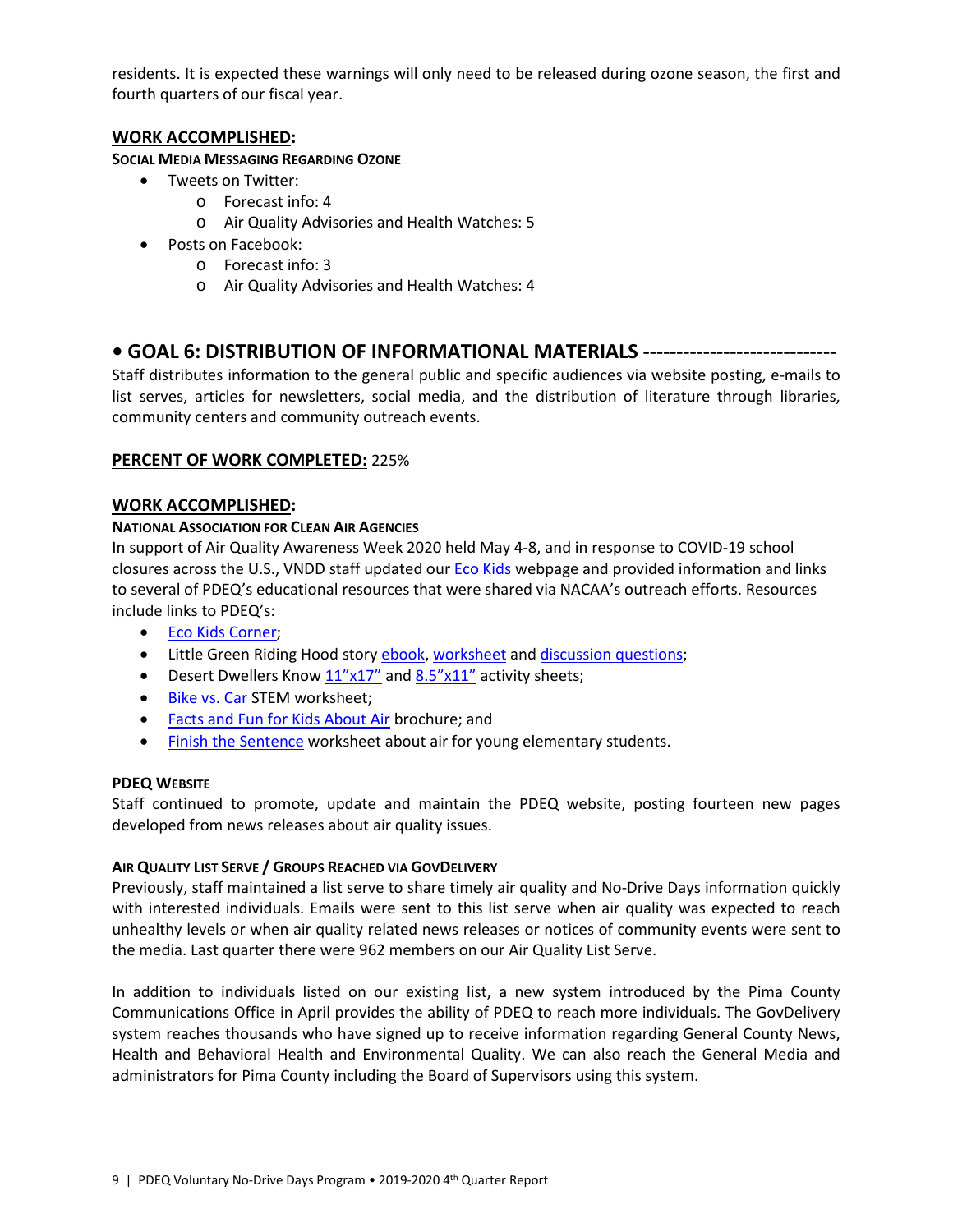The public can continue to sign up to receive PDEQ news releases via our website, through Pima County's GovDelivery sign-up system, or by listing their names on sign-up sheets that staff provides at select outreach events.

#### **ECO KIDS CORNER WEBSITE**

Debuted in January 2012, this kid-friendly website includes educational information regarding air quality, water, soil, climate change and reducing, reusing, and recycling. Kids can interact with a guessing game, create 13 different types of nature poems, and find additional resources for local eco-related activities, as well as discover a plentitude of resources for more information and engaging websites.

#### **INFORMATION FOR PIMA COUNTY EMPLOYEES**

As administrator of the Pima County Employee Travel Reduction Program (TRP) for approximately 7,000 employees, PDEQ staffshares resources and information and encourages all employees to adopt No-Drive Days practices in their work commutes by using transit, carpooling, vanpooling, biking, walking, skipping trips, and combining errands. During this quarter, staff:

- Replied to inquiries regarding the use of alternate modes of transportation;
- Registered three employees in the Guaranteed Ride Home Program for Pima County employees;
- Distributed alternate mode news and information via an employee newsletter article;
- Promoted the Pima Association of Governments (PAG) Sun Rideshare resources via website;
- Contacted members of Travel Reduction Program alternate modes list serves, sharing timely news with those Pima County employees interested in transit (51 members), bicycle (82 members), walk (two members), or carpool and vanpool (10 members). Staff distributed messages on ten occasions regarding transit schedule interruptions and changes, bike month, artwork along the Loop pathway, commute options during COVID-19 restrictions, donning masks on transit, new Sun Tran and Sun Link app, and Tucson being among the best cities for bicycling.
- Maintained and updated the TRP intranet webpages providing resources and information about alternative modes of transportation and the benefits they provide;
- Maintained a Facebook group, *Commuter Trips and Tips* for Pima County employees and posted eight messages to the group; and
- Distributed one Survey Monkey survey to new employees to assess the effectiveness of the TRP presentations and resources delivered during new employee orientations.

## **REPORTS OR DATA PRODUCED:**

## **PDEQ & TRP WEBSITES**

Staff tracks website pageviews using Google Analytics. During the fourth quarter of FY 2019-2020:

- Pageviews on PDEQ website: 45,295
- Pageviews on TRP webpages: 269

| VNDD-Related Articles Posted on pima.gov/deq |                                                                           |  |  |
|----------------------------------------------|---------------------------------------------------------------------------|--|--|
| Date                                         | <b>Comment Topic</b>                                                      |  |  |
| 21-Apr-20                                    | PDEQ Provides Tips for an Earth Day Like No Other                         |  |  |
| 27-Apr-20                                    | Ozone air pollution season is here along with hotter temperatures         |  |  |
| $5-May-20$                                   | PDEQ has issued an Air Quality Health Watch for May 5, 2020               |  |  |
| $6$ -May-20                                  | Air quality exceeded EPA ozone standard yesterday and could be high today |  |  |
| 26-May-20                                    | PDEQ issued an Air Pollution Advisory for May 26, 2020                    |  |  |
| 8-Jun-20                                     | PDEQ issued Air Quality Health Watch for particulates                     |  |  |
| 9-Jun-20                                     | Air Pollution Health Watch issued for June 8, 2020                        |  |  |
| 10-Jun-20                                    | Pima County DEQ Issues Air Quality Advisory for June 10, 2020             |  |  |
| 11-Jun-20                                    | PDEQ Issues Air Quality Health Watch for June 11, 2020                    |  |  |
| 12-Jun-20                                    | Forecasted Improvements in Weekend Air Quality                            |  |  |
| 17-Jun-20                                    | Smoke from Bighorn Fire Impacts Air Quality North of Tucson               |  |  |
| 22-Jun-20                                    | Smoke from Green Waste Facility Impacts Ina Road and I-10 Area            |  |  |
| 25-Jun-20                                    | Ina Road Green Waste Fire Continues to Emit Smoke                         |  |  |
| 30-Jun-20                                    | Celebrate Healthier Air on the 4th of July                                |  |  |

10 | PDEQ Voluntary No-Drive Days Program • 2019-2020 4th Quarter Report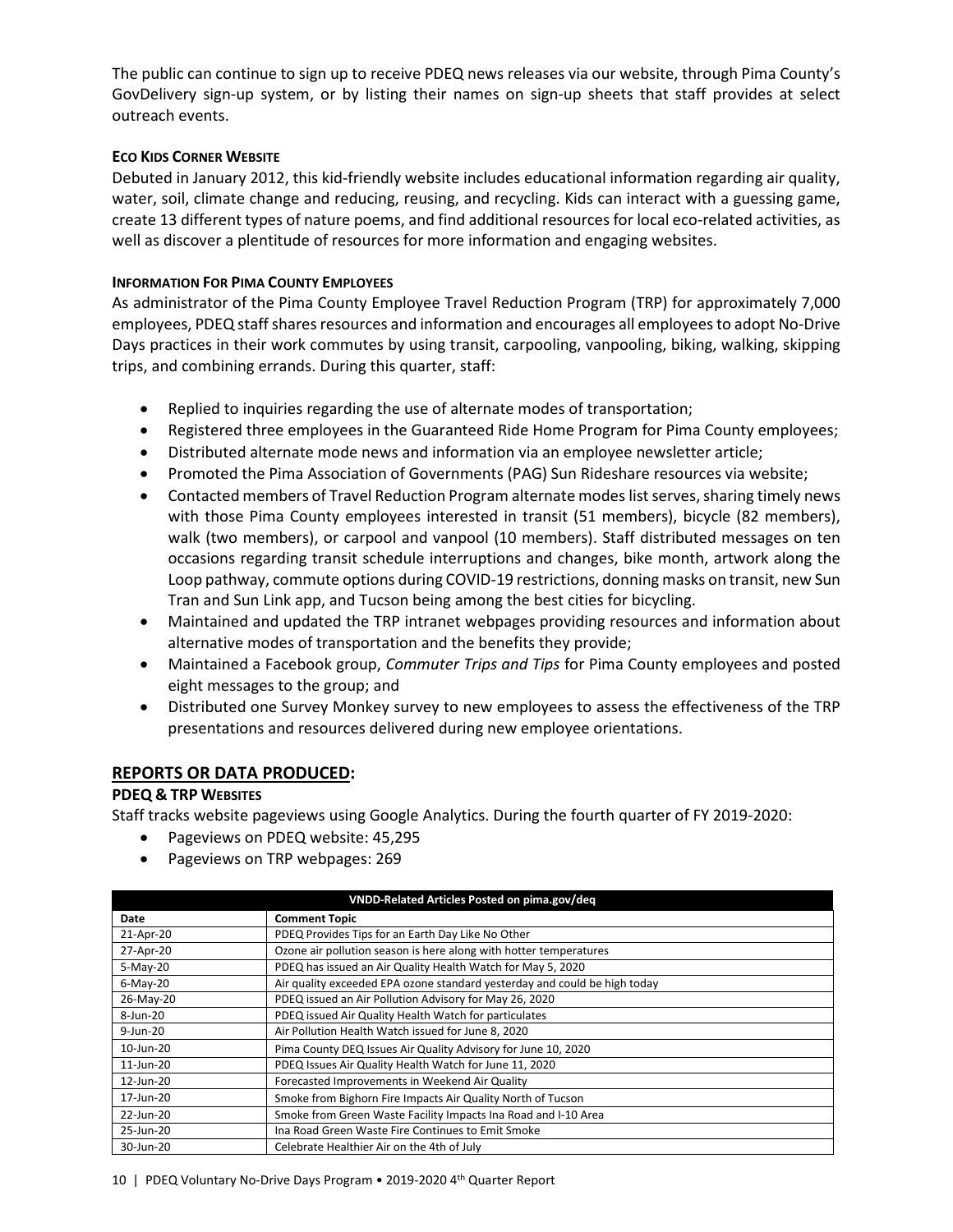Pageviews on PDEQ's website nearly doubled in June, likely because of an increase in air pollution concerns related to the Bighorn Fire and several Air Quality Health Watches and Advisories that were issued regarding ozone and particulates.

An article that was written for the eScoop employee newsletter was also posted on the TRP intranet site for Pima County employees.



#### **REACH VIA GOVDELIVERY**

- Air quality-related informational pieces distributed this quarter: 14
- Total Recipients: 120,855

# **• GOAL 7: USE OF SOCIAL MEDIA PLATFORMS ------------------------------------**

VNDD/Clean Air Program staff posts videos, photos, or text messages on Twitter, Facebook and YouTube to reach inter-generational audiences regarding No-Drive Days messaging.

#### **PERCENT OF WORK COMPLETED:** 129%

#### **WORK ACCOMPLISHED:**

#### **TWITTER**

PDEQ's first tweet on Twitter.com was on July 21, 2015. This quarter, staff tweeted 49 posts and the Pima County Communications Office re-tweeted 16 VNDD posts. Message subjects included:

- Drive Less Pledge
- Air quality forecast
- Ozone season
- Earth Day festivities
- Be car free
- Bicycling
- Walk and bike for #MoreMoreMonth
- Working at home
- Wildfire impacts and safety
- The Loop non-motorized pathway
- Air pollution levels
- Ozone advisories and health watches
- Keep tires properly inflated
- Shade trees
- Resources from clean air agencies
- Air quality around the world
- Air Quality Index
- Health effects of air pollution
- Air Quality Awareness Week
- Driving and idling less
- Fire smoke
- Wind and air quality

#### **FACEBOOK**

• **PDEQ Facebook**

Staff entered 48 posts related to air quality on PDEQ's Facebook account this quarter. Topics were much the same as those Tweeted about in Twitter listed above.

## • **Travel Reduction Program Group**

In May 2017, staff established a Facebook group for Pima County employees, *Commute Trips and Tips,* as a way to reach employees regarding driving less and using alternate modes of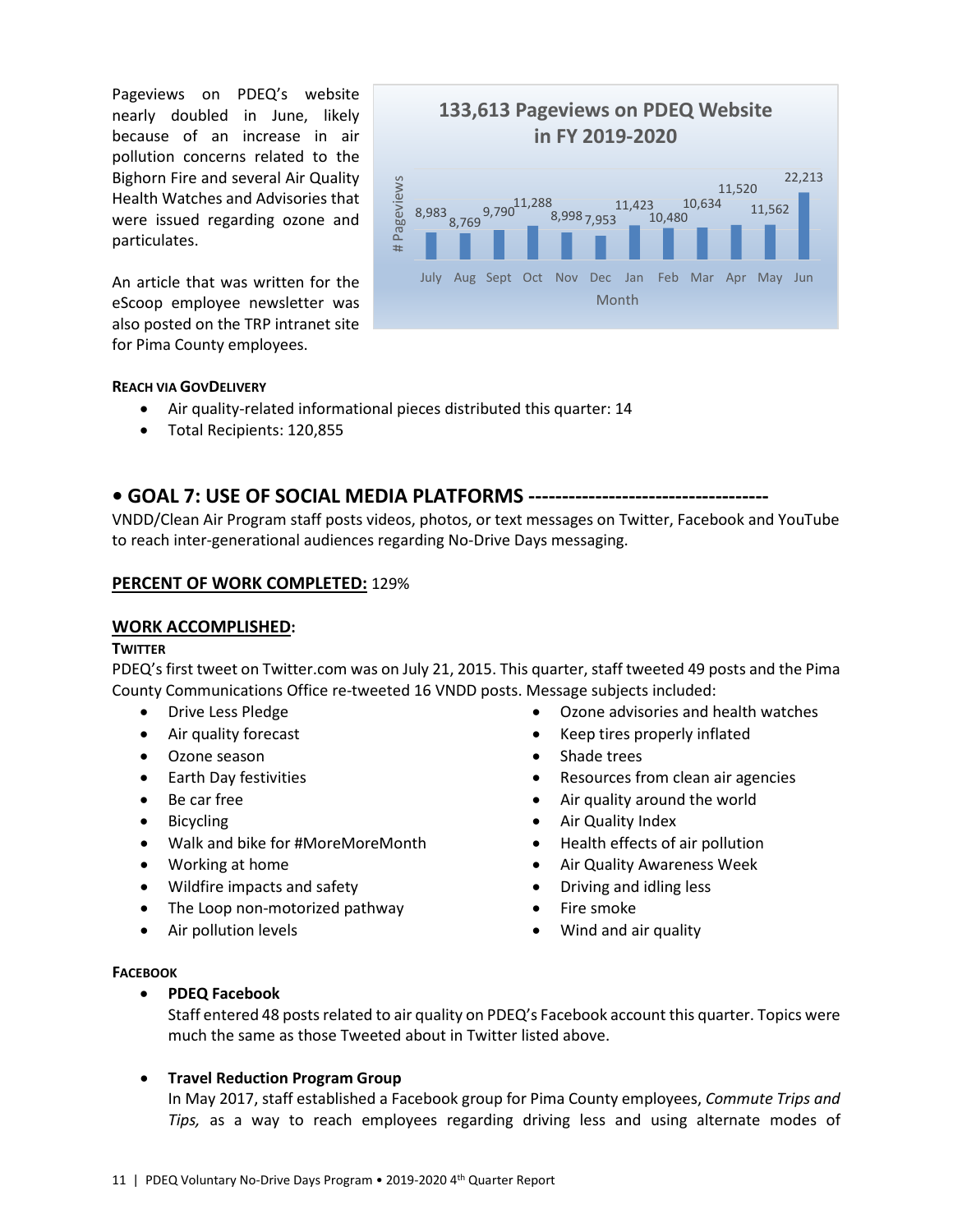transportation for work commutes. There are currently 39 members in this group. This quarter, staff posted eight messages regarding:

- o National Bike Month
- o Electric busses come to Tucson
- o Commuting during COVID-19 restrictions
- o Use of face masks on transit required
- o Transit route schedules during
- holidays

## **YOUTUBE**

In previous years and with the assistance of Pima County Communications, PDEQ produced and posted six public service announcements related to air pollution and actions people can take for healthier air. These videos are all currently active on YouTube.

# **REPORTS OR DATA PRODUCED:**

# **TWITTER**

Quarterly impressions on Twitter have increased from 215 in the first quarter we began tweeting in 2015.

- Air quality related tweets this quarter: 49
- Impressions this quarter: 86,155
- Followers: 1,098

## **FACEBOOK**

- Facebook posts this quarter: 48
- Reach: 18,473
- Followers: 230

# *COMMUTE TRIPS & TIPS* **FACEBOOK GROUP**

- Facebook posts this quarter: 8
- Members in *Commute Trips and Tips*: 39

# **YOUTUBE VIDEO VIEWS**

Views to-date are listed below and are cumulative from original upload date.

- *Idle Less*
	- o 15-second version (uploaded May 2018): 40 views
	- o 40-second version (uploaded April 2018): 263 views
- *Help keep particles out of the air this New Year's* 
	- o English version (uploaded September 2017): 57 views
	- o Spanish version (uploaded September 2017): 48 views
- *Love the Ai*r (uploaded April 2015): 665 views
	- o *Love the Air* also plays in a video loop on at least one monitor located in a downtown county-owned building for people to view while they are waiting in the lobby.
- *Idle Less at Schools*
	- o Draft version (uploaded in April): 200+ views
	- o Final version (updated May 2019): 79 views

# **• GOAL 8: HEALTHY AIR IS IN OUR HANDS DRIVE-LESS PLEDGE ------------------------**

This on-going program encourages the public to take the *Drive-Less Pledge* and commit to reducing miles traveled by motor vehicles.

## **PERCENT OF WORK COMPLETED:** 100%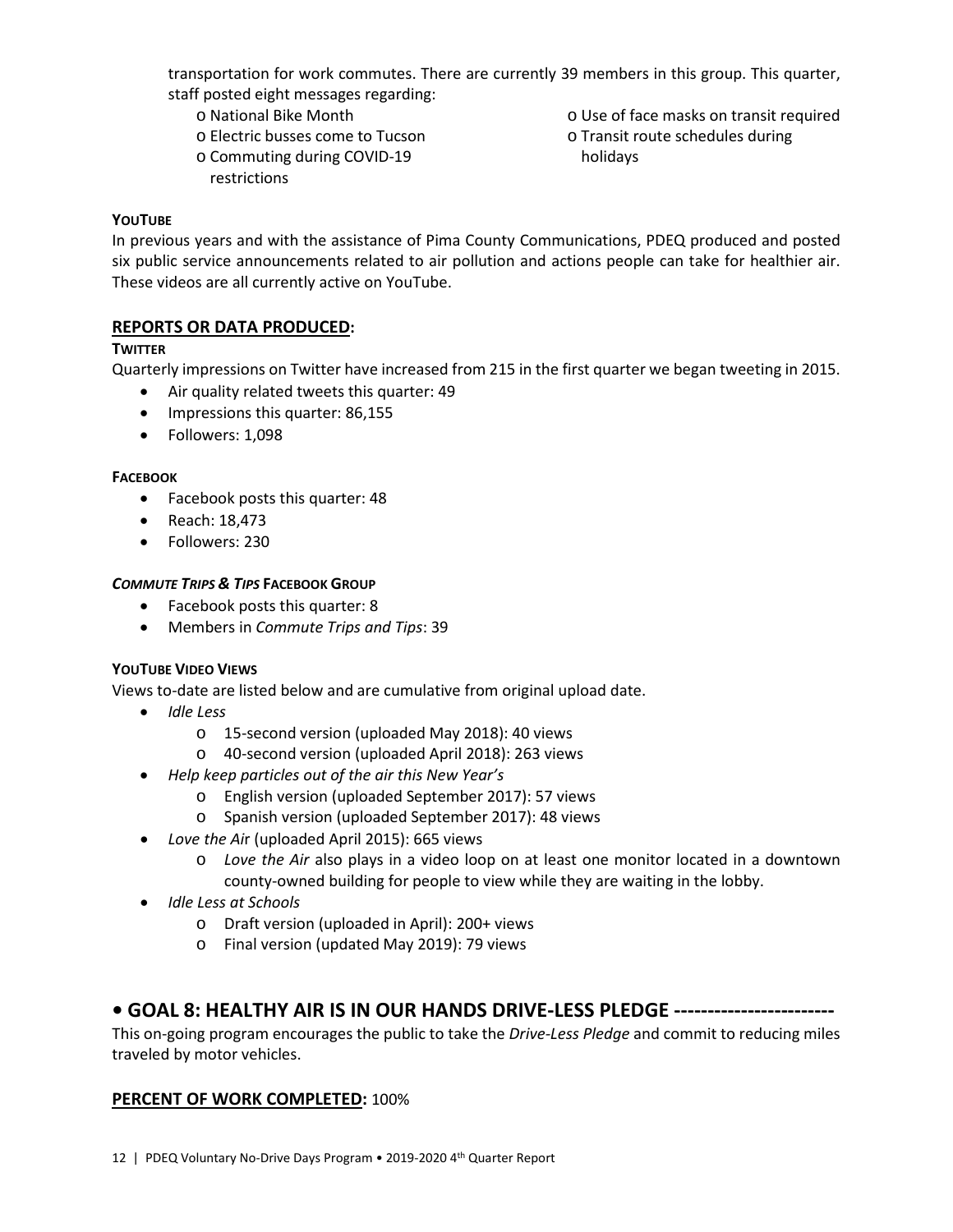#### **WORK ACCOMPLISHED:**

Drive-Less Pledge cards are distributed at outreach events and an online form is available on PDEQ's website inviting Pima County residents to commit to specific drive-less actions. Data is collected and analyzed to track the number of participants, pledged miles not driven, and associated emission reductions.

The pledge was promoted this quarter via radio and TV broadcast and on the PDEQ website. One lucky participant wins a \$100 Visa gift card via a random drawing each quarter.

## **REPORTS OR DATA PRODUCED:**

**HEALTHY AIR IS IN OUR HANDS DRIVE-LESS PLEDGE QUARTERLY OUTCOMES:**

- People pledged to drive less this quarter: 518
- Miles contest participants pledged to not drive during this quarter: 570,756
- Pounds of air pollution and greenhouse gases reduced this quarter: 487,826

## **• GOAL 9: COMMUNITY OUTREACH BOOTHS -----------------------------------------------**

Staff provides visually stimulating, interactive displays to entice interest and engage audiences, providing information on ozone and actions that prevent air pollution, including No-Drive Days.

# **PERCENT OF WORK COMPLETED:** 65%

## **WORK ACCOMPLISHED:**

Nine planned tabling events were cancelled due to the COVID-19 pandemic. Withdrawn events include SARSEF Future Innovator's Night, Cyclovia, World TB Day, in-person Tucson Earth Day Festival, University of Arizona Earth Day, Mercado Farmers' Market, Environmental Awareness Day, and two REACH events. A minimum of 24 events, reaching 104% of work completed, would have been provided had VNDD staff been able to participate in the scheduled in-person events.

## **• GOAL 10: NEWS RELEASES & MEDIA EXPOSURE ------------------------------------------**

Staff worked with the news media to promote No-Drive Days activities, inform the public regarding air quality status, and encourage actions to reduce emissions. News releases were distributed to the media including KOLD, KVOA, KGUN, Fox 11, AZ Public Media, various radio stations, and the Arizona Daily Star, via Pima County's new GovDelivery system.

#### **PERCENT OF WORK COMPLETED:** 116%

#### **WORK ACCOMPLISHED:**

#### **NEWS RELEASES TO MEDIA:**

Staff developed and distributed fourteen news releases this quarter, including five Air Quality Health Watches and two High Pollution Advisories. Additional news releases include tips for Earth Day, ozone season, forecasted air quality improvement for weekend, fire smoke, and celebrating healthy air.

#### **AIR INDEX NOW INFORMATION:**

The media can obtain real-time Air Quality Index (AQI) information from PDEQ's website, [www.pima.gov/deq.](http://www.pima.gov/deq) This information is published daily in local newspapers and on media websites. In addition, KVOA-TV, KOLD-TV, and KGUN-TV news programs normally incorporate the AQI into their weather report when advisories occur. The media can also access AQI data and five-day air quality forecasts from ADEQ**.**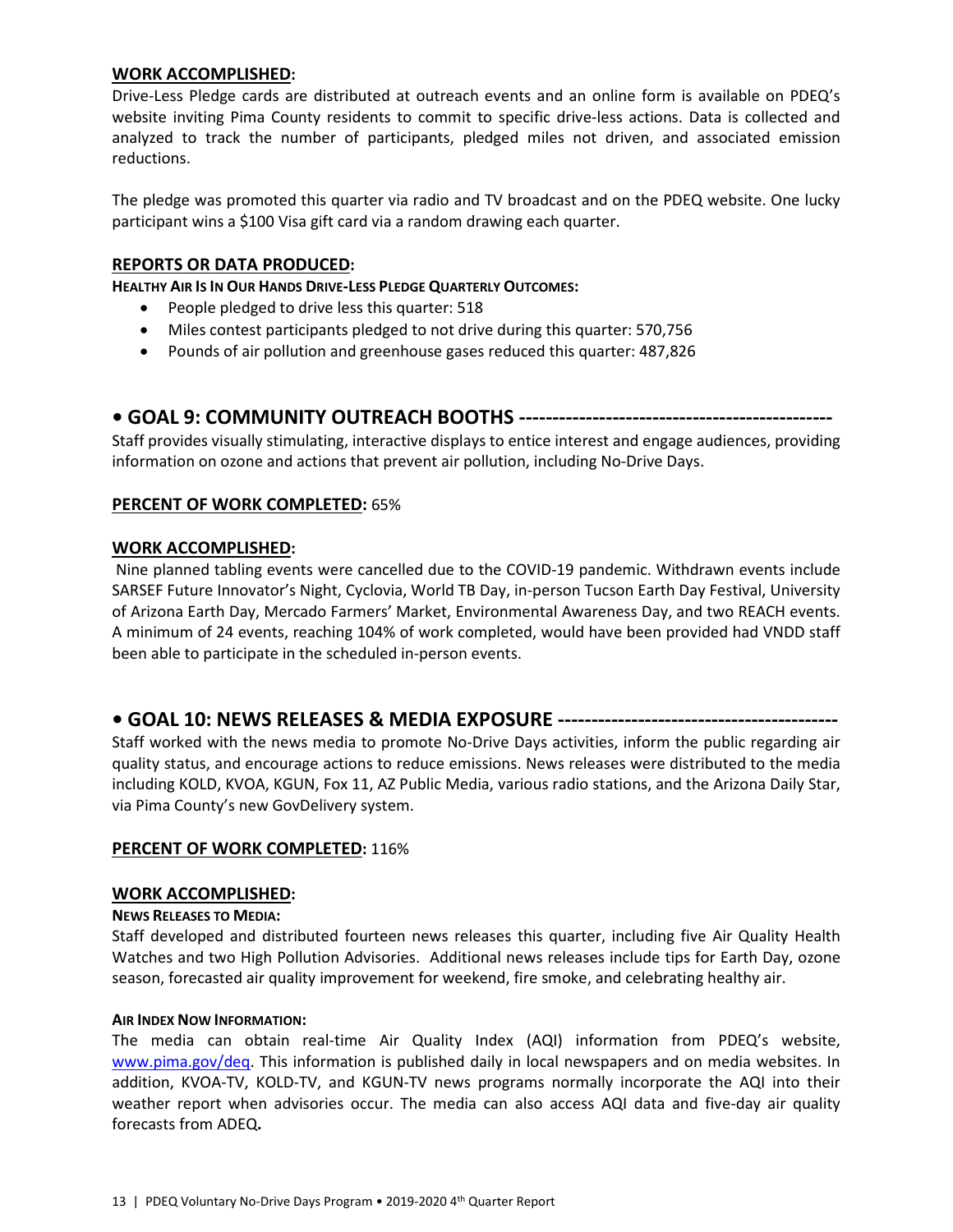#### **NEWS STORIES:**

At least thirty-nine news stories or announcements related to No-Drive Days messaging reached thousands of community members via a variety of news stations, websites, newspapers, magazines and newsletters.

## **REPORTS OR DATA PRODUCED:**

| PDEQ News Releases Distributed to Subscriber Groups:                                  |                                                                   |                         |  |  |
|---------------------------------------------------------------------------------------|-------------------------------------------------------------------|-------------------------|--|--|
| Environmental Quality, BOS/Admin_private, General Media, Health and Behavioral Health |                                                                   |                         |  |  |
| <b>Sent Date</b>                                                                      | <b>Bulletin Subject</b>                                           | <b>Total Recipients</b> |  |  |
| 21-Apr-20                                                                             | Pima County DEQ offers tips for your Earth Day                    | 7334                    |  |  |
| 27-Apr-20                                                                             | Ozone air pollution season is here along with hotter temperatures | 7960                    |  |  |
| $5-May-20$                                                                            | Air Quality Health Watch (ozone)                                  | 8236                    |  |  |
| $6$ -May-20                                                                           | PDEQ is issuing another Ozone Health Watch today                  | 8250                    |  |  |
| 26-May-20                                                                             | High Pollution Advisory (ozone)                                   | 8620                    |  |  |
| $8 - Jun - 20$                                                                        | Air Quality Health Watch (particulates)                           | 8582                    |  |  |
| 9-Jun-20                                                                              | Air Quality Health Watch (particulates and ozone)                 | 8763                    |  |  |
| 10-Jun-20                                                                             | High Pollution Advisory (ozone)                                   | 8790                    |  |  |
| $11$ -Jun-20                                                                          | Air Quality Health Watch (particulates and ozone)                 | 8850                    |  |  |
| 12-Jun-20                                                                             | Forecasted Improvement in Weekend Air Quality                     | 8928                    |  |  |
| 17-Jun-20                                                                             | Smoke from Bighorn Fire Impacts Air Quality North of Tucson       | 9000                    |  |  |
| 22-Jun-20                                                                             | Smoke from Green Waste Facility Impacts Ina Road and I-10 Area    | 9166                    |  |  |
| 25-Jun-20                                                                             | Ina Road Green Waste Fire Continues to Emit Smoke                 | 9175                    |  |  |
| 30-Jun-20                                                                             | Celebrate Healthier Air on the 4th of July                        | 9201                    |  |  |
|                                                                                       | <b>TOTAL</b>                                                      | 120855                  |  |  |

| Media Exposure via TV, Radio, Print, Websites, eNewsletters, Outdoor Advertising and Publicity |                             |                                                                                                     |  |  |
|------------------------------------------------------------------------------------------------|-----------------------------|-----------------------------------------------------------------------------------------------------|--|--|
| Date                                                                                           | <b>Host</b>                 | <b>Description</b>                                                                                  |  |  |
| 23-Apr-20                                                                                      | tucson.com                  | Tucson-area traffic, air pollution levels plunge during COVID-19 pandemic                           |  |  |
| 28-Apr-20                                                                                      | azpm.org                    | With fewer cars on the streets, Tucson's air quality is improving                                   |  |  |
| 29-Apr-20                                                                                      | <b>Green Valley News</b>    | Here it comes: First 100-degree day, summer are banging on the door                                 |  |  |
| 29-Apr-20                                                                                      | NewsNet Daily Digest, COT   | Ozone season upon us                                                                                |  |  |
| 5-May-20                                                                                       | KGUN 9                      | Pollution-related health watch issued for Tucson area                                               |  |  |
| $6$ -May-20                                                                                    | KVOA.com                    | PDEQ issues another Ozone Health Watch Wednesday                                                    |  |  |
| $6$ -May-20                                                                                    | pima.gov                    | Air quality exceeded EPA ozone standard yesterday and could be high today                           |  |  |
| 11-May-20                                                                                      | Arizona Daily Star          | Tucson's ozone levels, with likely push from Phoenix, hit bad range for 1 day last week             |  |  |
| 19-May-20                                                                                      | KGUN 9-TV morning blend     | Here's what we know about Pima County's air quality (recorded on May 14)                            |  |  |
| 19-May-20                                                                                      | <b>Bill Buckmaster Show</b> | Staff interviewed re: air quality, ozone, Cut Down Pollution program, alternate modes,<br>bicycling |  |  |
| 25-May-20                                                                                      | KVOA TV4                    | High Pollution Advisory for Tucson area in effect Tuesday                                           |  |  |
| 26-May-20                                                                                      | pima.gov                    | PDEQ issued an Air Pollution Advisory for May 26, 2020                                              |  |  |
| 26-May-20                                                                                      | NewsNet Daily Digest, COT   | High Pollution Advisory in Effect Today                                                             |  |  |
| 26-May-20                                                                                      | <b>Tucson Weekly</b>        | Pima County Issues Air Pollution Advisory                                                           |  |  |
| 26-May-20                                                                                      | KGUN9.com                   | High Pollution Advisory in effect for Tucson area                                                   |  |  |
| 27-May-20                                                                                      | Arizona Daily Star          | Tucson expected to flirt with record-high temperature later this week                               |  |  |
| 27-May-20                                                                                      | KGUN 9 newsfeed             | Keep this in mind when you breathe in our air                                                       |  |  |
| $1$ -Jun-20                                                                                    | Pima County eScoop          | Consider commuting options amidst COVID-19                                                          |  |  |
| 8-Jun-20                                                                                       | pima.gov                    | PDEQ issued Air Quality Health Watch for particulates                                               |  |  |
| 8-Jun-20                                                                                       | KOLD.com                    | Wind shift could send smoke from two wildfires into Tucson                                          |  |  |
| 8-Jun-20                                                                                       | KVOA.com                    | Wildfire smoke prompts Health Watch in Pima County                                                  |  |  |
| $9 - Jun - 20$                                                                                 | KGUN 9                      | Pima County Department of Environmental Quality issues air pollution health watch                   |  |  |
| $9$ -Jun-20                                                                                    | tucson.com                  | Tucson temperatures will begin heating up again after mild break                                    |  |  |
| 10-Jun-20                                                                                      | Arizona Daily Star          | Crews battling Bighorn Fire working to keep flames from moving down into Pima Canyon                |  |  |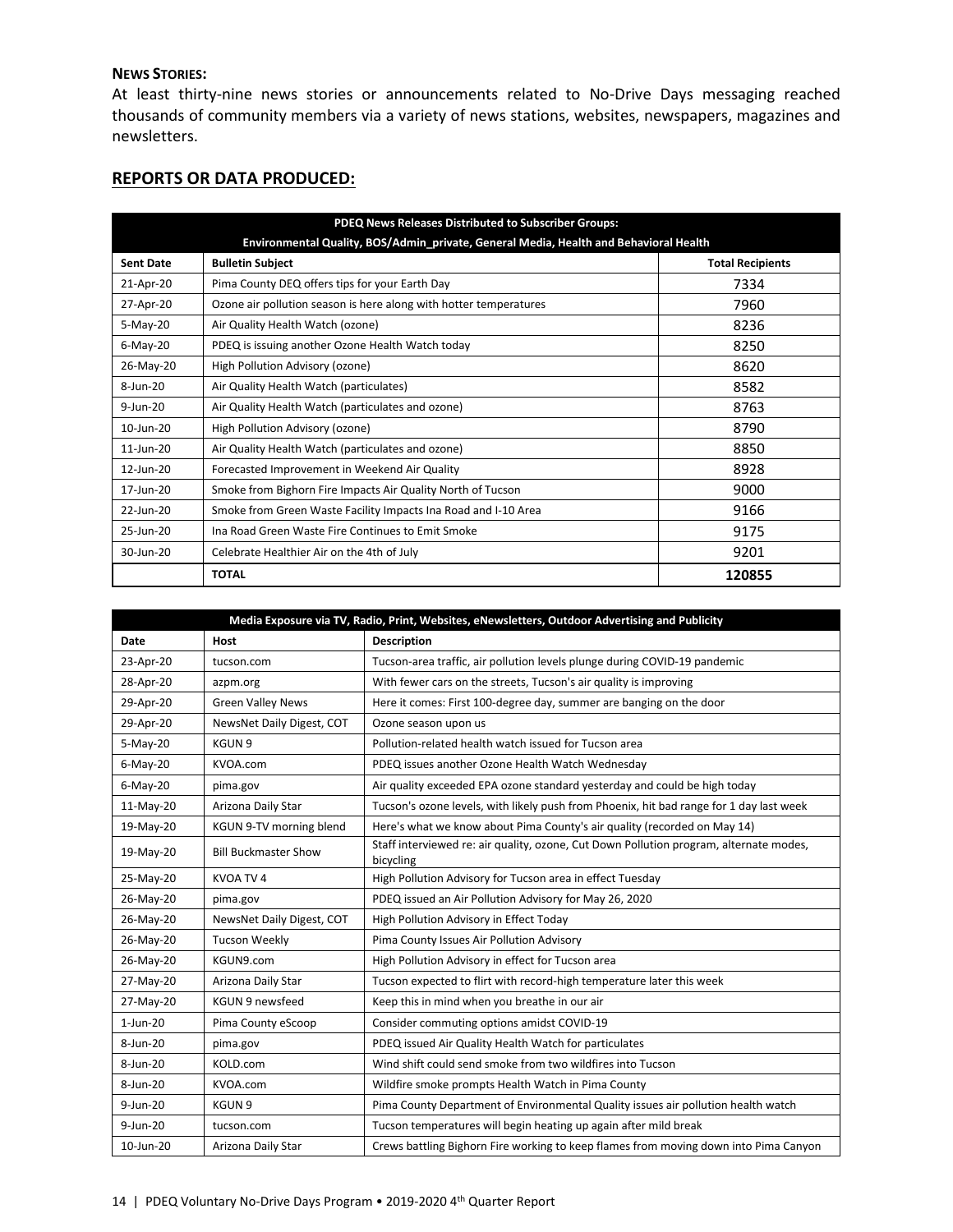| 10-Jun-20 | KGUN 9               | Air Quality Advisory issued for Tucson area Wednesday, June 10                                 |
|-----------|----------------------|------------------------------------------------------------------------------------------------|
| 10-Jun-20 | KVOA.com             | Pima County Department of Environmental Quality issues air quality advisory                    |
| 11-Jun-20 | tucson.com           | Pima County Department of Environmental Quality issues air quality health watch                |
| 11-Jun-20 | tucson.com           | Bighorn Fire threatening 850 homes, has potential to become 'major disaster,' feds say         |
| 12-Jun-20 | tucson.com           | One week in, Bighorn Fire continues to rage near Tucson; residents on alert                    |
| 12-Jun-20 | KGUN9.com            | Pima County Department of Environmental Quality forecasts improved air quality this<br>weekend |
| 12-Jun-20 | Pima County FYI      | Green Geek on commuting options during COVID pandemic                                          |
| 15-Jun-20 | tucsonlocalmedia.com | Burn Watch: Bighorn Fire moves towards Summerhaven, Catalina evacuation lifted                 |
| 20-Jun-20 | eacourier.com        | Smoky skies place vulnerable at risk, but Graham County lacks air quality monitors             |
| 22-Jun-20 | KGUN 9 TV            | Staff interview re: general air quality, weather influences                                    |
| 23-Jun-20 | Arizona Public Media | What people should be concerned about regarding health and fire smoke                          |
| 25-Jun-20 | Tucson Weekly        | Inferno, PDEQ air quality health watch referenced                                              |
| 26-Jun-20 | KOLD TV 13           | Health experts give advice as smoke lingers over NW side                                       |
| 26-Jun-20 | KVOA.com             | Pima County: Ina Rd green waste fire continues to emit smoke                                   |
| 30-Jun-20 | Sun Tran busses      | Ads on sides of busses, Treat the Air as if Your Life Depends on it. Because it does.          |

# **GOAL 11: PROGRAM EVALUATION -------------------------------------------------------------**

The Voluntary No-Drive Days/Clean Air Program is evaluated in the spring annually as well as throughout the year to assess effectiveness of the outreach services the program provides.

#### **PERCENT OF WORK COMPLETED:** 100%

#### **WORK ACCOMPLISHED:**

**TRAVEL REDUCTION PROGRAM SURVEYS DISTRIBUTED**

#### • **Survey Monkey Evaluations**

Staff was not able to provide Travel Reduction Program presentations this quarter due to the COVID-19 restrictions on social distancing and a Pima County hiring freeze. Abbreviated orientation sessions were conducted remotely via Microsoft Teams, and they only included presentations by Finance, Employee Rights and Benefits. Staff awaits Human Resources invitation to provide presentations to this group in the future.

Staff distributed one short on-line survey to Pima County employees who attended Travel Reduction Program presentations at the February and March New Employee Orientations. Designed to determine employee commute modes of choice, the survey is usually distributed to attendees of presentations held one month prior. The delay provides employees an opportunity to establish commute habits and acts as a timely reminder for those who have not chosen to use them to consider alternate modes for their future work commutes.

#### **ANNUAL EVALUATION OF THE VNDD CLEAN AIR PROGRAM**

PDEQ contracted with FMR Associates, Inc. to provide the annual evaluation of our outreach and education program. The randomized telephonic and on-line survey took place in late May surveying a total of 500 residents 16 years of age or older. The 2020 survey measured both current and pre-COVID-19 employment and commuting patterns in an attempt to yield the most accurate and complete results.

Surveys were distributed based on geographic density to be representative of population in the South, Northwest, Central and East regions in metropolitan Tucson. FMR found that awareness of the Clean Air Program has been maintained, a large percentage of people in the community are familiar with at least one event associated with our program, and more people are taking action to help keep the air clean when compared to last year.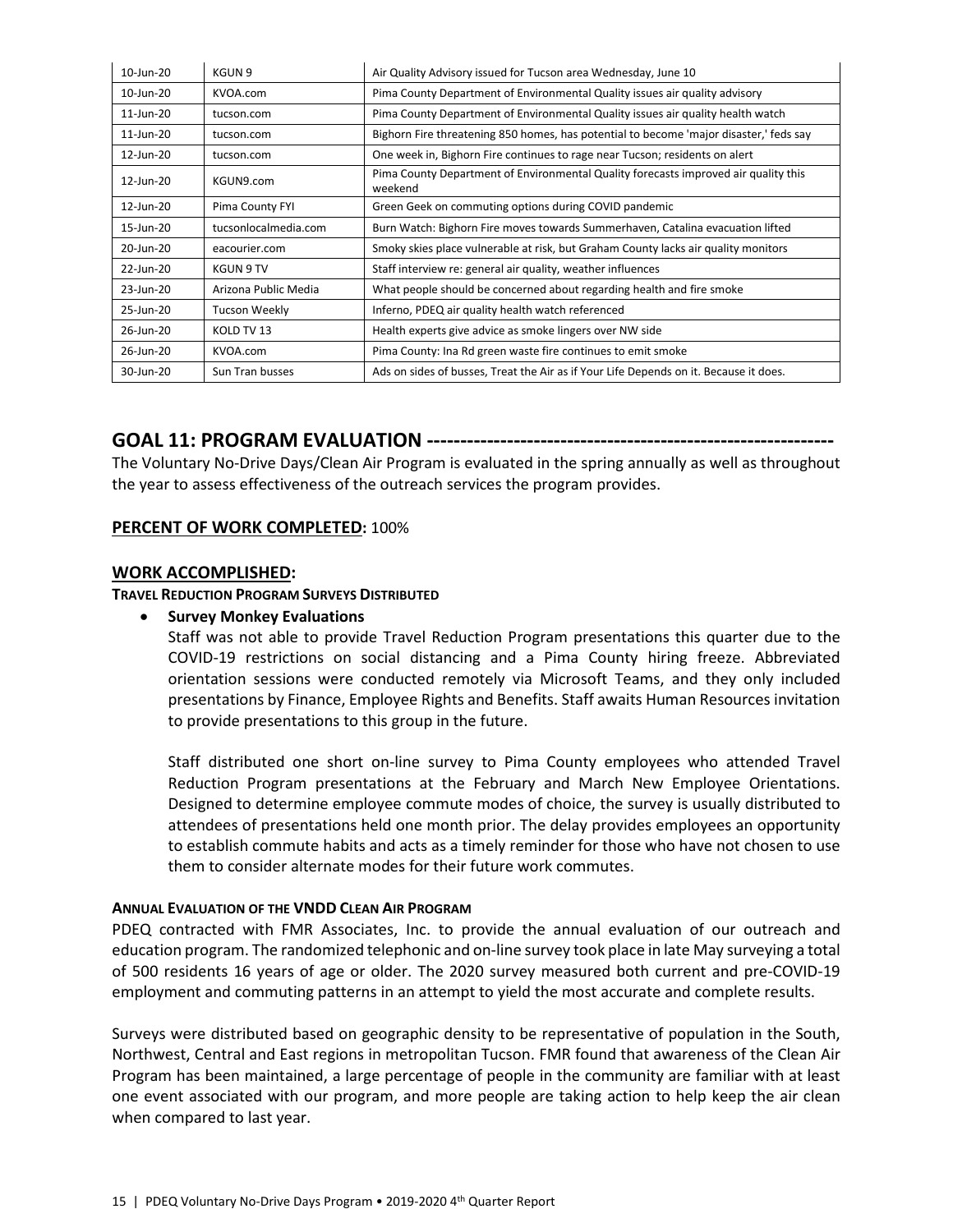FMR concludes, once again, that "these survey findings and tracking results suggest that the Clean Air Program increases awareness, belief and actions related to improving air quality," and that "targeting those unfamiliar with the program continues to be a key recommendation." Those unfamiliar include those who live in the Central or Northwest regions, are older than 66 years, from low-income households and those who have been residents of Pima County for less than two years.

# **REPORTS OR DATA PRODUCED:**

# **TRP SURVEY MONKEY SURVEYS OF NEW PIMA COUNTY EMPLOYEES**

When asked what modes of transportation participants use for their work commutes at least one day per week, alternate modes including transit, carpool, bike and walk represent 18% of those trips.

- Surveys distributed to Pima County employees this quarter: 60
- Responses received: 11 (18% response rate)
- Vehicle miles traveled avoided per year by these respondents: 750
- Pounds of air pollution and greenhouse gases reduced per year: 641

Three comments were provided by survey respondents this quarter.

- *Presentation was short and rushed.*
- *The energy during the presentation was great!*
- *I have a 30-mile commute.*

# **ANNUAL EVALUATION OF THE VNDD CLEAN AIR PROGRAM**

- Awareness of Pima County Clean Air Program: 42% (43% last year) Program awareness is directly related to the perception of a more serious air quality problem and is higher among households impacted by a breathing-related medical problem.
- Awareness of Various Clean Air Events or Activities: 82% (consistent with last year) Despite event cancellations due to the COVID-19 outbreak, 82% of respondents are familiar with at least one event or activity used to promote clean air, including Earth Day Festival, Cyclovia, Travel Reduction Program, and others.
- Of those familiar with CAP events, rate of participation in said events: 20% This rate is higher than recent years' 12%-18%.
- Of past CAP event participants, those changing daily behavior to improve air quality: 60% This means that 10% of the combined sample report a change in their behavior after participating in a CAP event. This is up from last year (9%).
- Steps most often taken to reduce air pollution:
	- o **Generally reduced driving: 47% (up significantly from recent surveys at 35%-38%)**
	- o Keeping tires properly inflated: 42% (up incrementally from 31%-40% in recent years)
	- o Keeping car tuned: 41% (same as last year)
	- o Carpooling: 35% (down from 43% last year, but consistent with prior years)
	- o Planting trees: 25% (up from 17%-20% in past two years)
	- o Avoid excessive idling: 22% (23% last year)
	- o Bought a more fuel efficient vehicle: 21% (up from 13%-17% in recent years)
	- o **Chosen one day a week to not drive: 17% (up from 12%-13% the last two surveys)**
	- o Bought bicycles: 17% (up from 14%-15% in recent years)
	- o Done nothing to reduce air pollution: 11% (down from 15% last year)
- Have seen or heard the phrase "Healthy Air Is In Our Hands": 35% (up from 30% last year)
- Have seen or heard information about keeping tires properly inflated: 78% (down from 82%-88% in past years)
- Aware the majority of air pollution comes from motor vehicle use: 75% (down from 77% last year)
- Seen or heard information about clean air or air pollution: 73% (down from 80%-84% in past years)
- Seen or heard information about engine idling causing air pollution: 72% (down from 90% in recent years)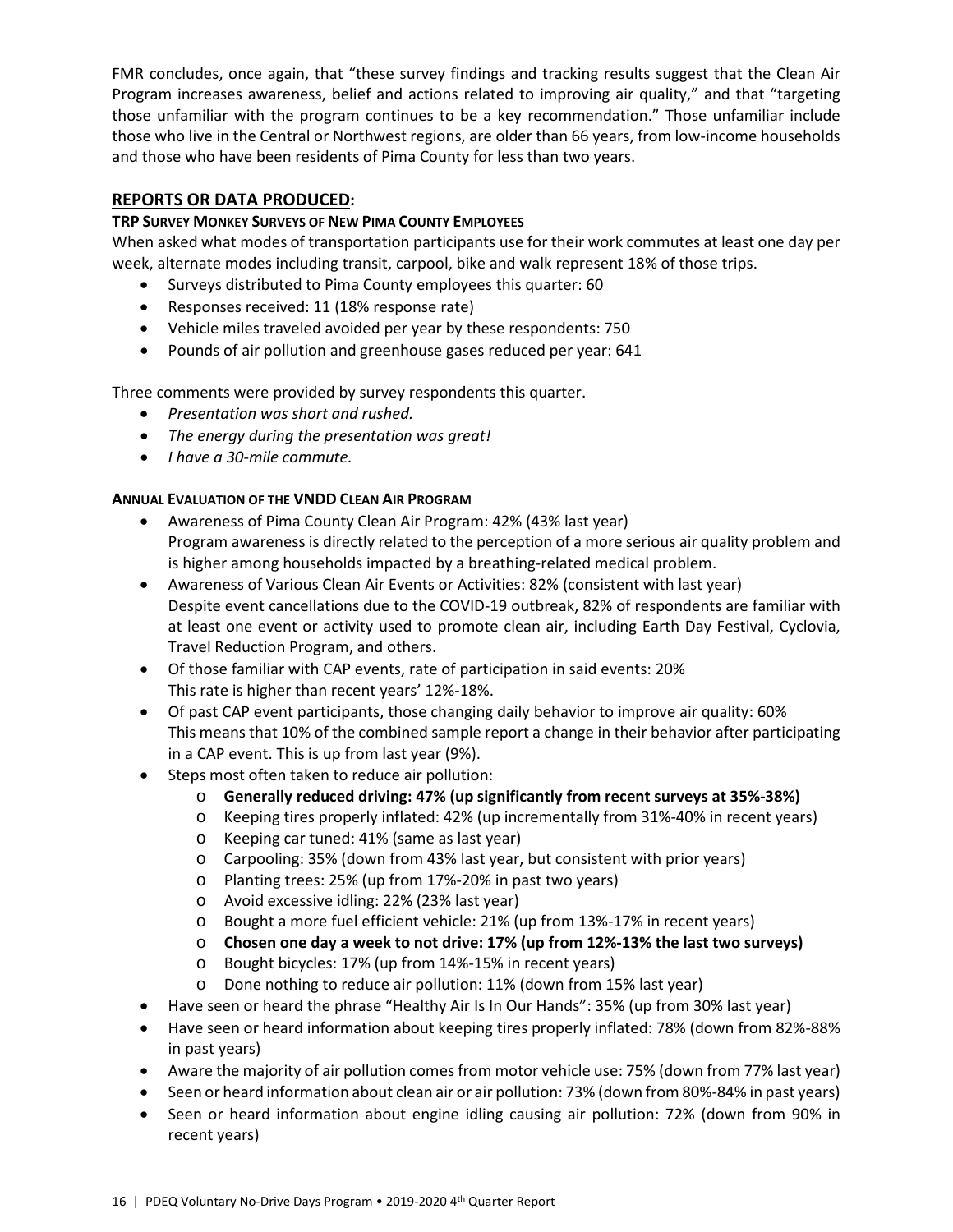- Generally driving less to reduce air pollution: 53% (up from 52% last year)
- Generally driving less due to COVID-19 outbreak: 74% (average of 21.6 miles per day not driven)
- Perceived seriousness of an air quality problem in Tucson:
	- o Major problem: 20%
	- o Moderate problem: 50%
	- o Minor problem: 25%
	- o Unsure: 5%

| <b>Work Commuting Behavior</b>                            | During COVID-19                                   | Pre-COVID-19            |  |
|-----------------------------------------------------------|---------------------------------------------------|-------------------------|--|
| Employed full time (30+ hours per week)                   | 30%                                               | 42%                     |  |
| Employed part time                                        | 12%                                               | 12%                     |  |
| Unemployed                                                | 12% (plus 7% furloughed)                          | 9%                      |  |
| Retired                                                   | 27%                                               | 26%                     |  |
| 8 hour days, 5 days per week                              | 60%                                               | 69%                     |  |
| Compressed work schedule                                  | 11%                                               | 10%                     |  |
| Varied schedule or "other"                                | 21%                                               | 17%                     |  |
| Drive alone for work or school                            | 61% (3.8 days per week)                           | 71% (4.5 days per week) |  |
| Walked to work or school                                  | 19% (2.6 days per week)                           | 23% (2.8 days per week) |  |
| Carpool/Vanpool                                           | 18% (2.5 days per week)                           | 21% (3.2 days per week) |  |
| Teleworked                                                | 41% (3.9 days per week)                           | 18% (3 days per week)   |  |
| Attended class at home instead of in school               | 16% (4.4 days per week)                           | 9% (3.5 days per week)  |  |
| Took bus to work or school                                | 15% (3.2 days per week)<br>9% (2.8 days per week) |                         |  |
| Took streetcar to work or school                          | 4% (2.1 days per week)<br>7% (1.7 days per week)  |                         |  |
| Rode bicycle for work or school                           | 10% (2.4 days per week)                           | 11% (2.6 days per week) |  |
| Estimated commuter miles saved through<br>alternate modes | 4,632,871<br>3,776,177                            |                         |  |

# **GOAL 12: RESEARCH EMISSIONS REDUCTIONS METHODOLOGIES ---------------------**

Staff is available to participate in conference calls or meetings with ADEQ and TRP agencies to discuss methodologies that calculate emission reductions and benefits that result from VNDD activities.

## **PERCENT OF WORK COMPLETED:** 100%

## **WORK ACCOMPLISHED:**

Staff remained available to discuss potential methods for emissions calculations. Although no such meetings were scheduled, staff attended several webinars in attempt to learn about programs or methods other agencies employ to enhance alternate mods use and reduce vehicle emissions.

- April 1, 2020: Association for Commuter Transportation's *CommuteCon 2020: The Science of Smart Commuting.* The meeting highlighted fresh starts as the best times to approach employees with the idea of choosing alternate modes of transportation. Fresh starts include when people first start a job, when they move homes, or for New Year's resolutions. Additional ideas include birthdays, holidays, the first day of spring, job changes, and after successful programs such as Bike to Work Day.
- May 14, 2020: SCOOP, *Their Commute: The First Step to a Safe Return to the Workplace*. This webinar pointed out that a safe return to work begins with the commute. Key employer considerations should be to transport employees safely back to work and to assure that modes of transportation are reliable and equitable for all employees. There will be less reliance on high density transport, such as transit, and more reliance on telework, drive-alone and active modes. Carpooling seemed to stand out as a top contender for alternate modes as it can be controlled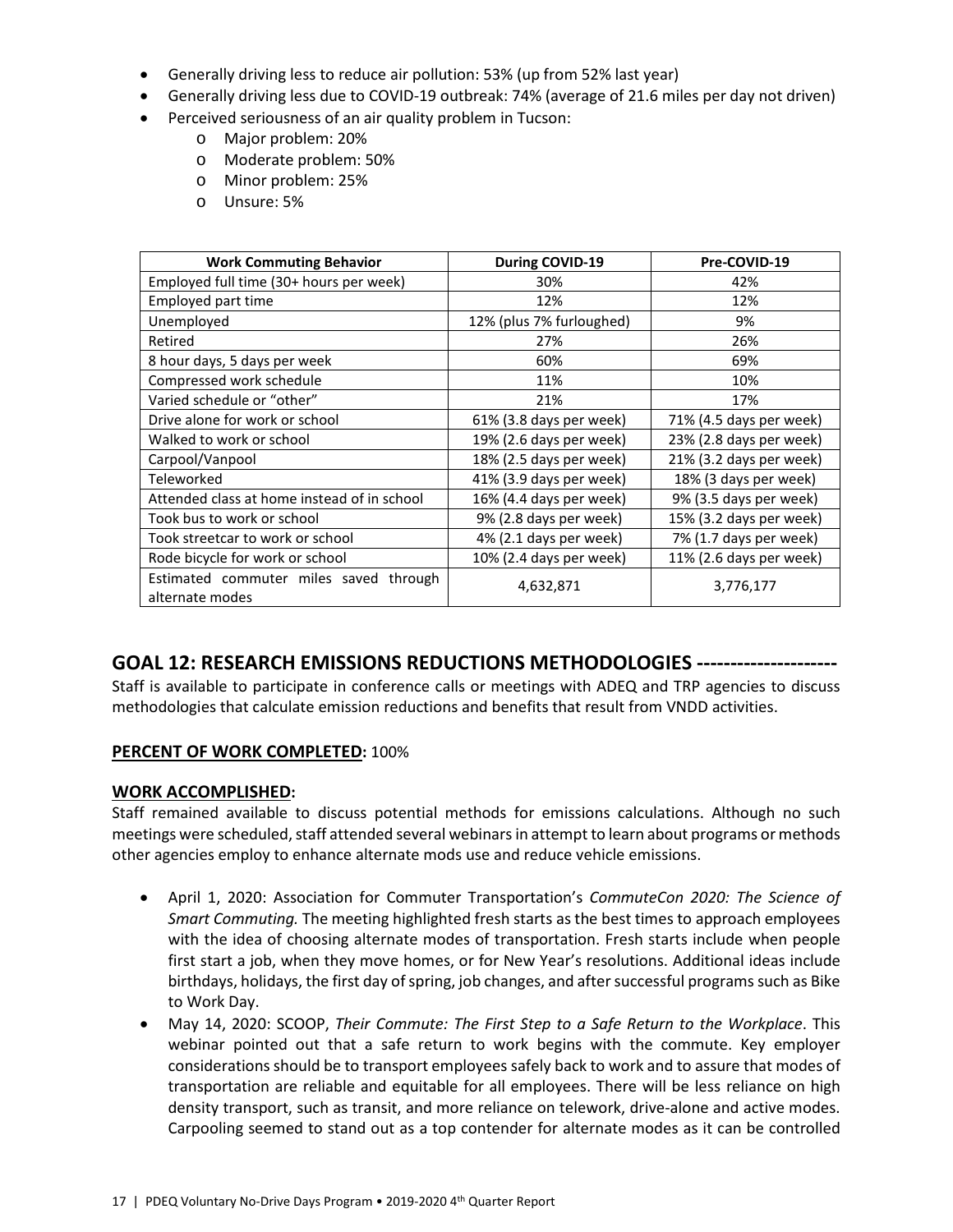with low-occupancy, involves known and trusted members, and airflow can be controlled easily to reduce the risk of exposure to the virus.

- June 12, 2020: SCOOP, *A Safe and Equitable Employee Commute.* Commute safety is one of the top concerns of workers. Although ventilation, sanitation, and seating on transit is challenging, transit is necessary to provide equitable transportation to the workplace. Employers should consider staggering shifts and implement several safety measures for employees to be and feel safe during their commute and at their workplace. A return to the workplace can be frightening and stressful, especially for employees who are concerned about at-risk spouses and childcare.
- June 25, 2020: Eno Center for Transportation, *Road to Recovery: How Human Decision Making Will Affect the Post-COVID World.* The speaker encouraged listeners to approach promotions using the EAST framework: help make decisions EASY, draw attention to the solution with rewards to make it ATTRACTIVE, share what other people are doing and ask for public commitment for the SOCIAL aspect, and be TIMELY to prompt people when they are most receptive. Suggestions for activities include:
	- o Provide personalized travel plans.
	- o Target those who are at a crossroads with a fresh start such as recently moving into new neighborhoods, starting a new job, having a birthday or at the New Year.
	- o Provide a welcome packet with transit card and special offers.
	- o Use the return to work from COVID interruptions by focusing on biking, walking and teleworking.
	- o Look for opportunities to encourage and guide employees into new and healthier commuting habits.
	- o Utilize commitment contracts that are specific, measurable, and of which participants can identify and take ownership.

# **GOAL 13: DECREASE NUMBER OF VEHICLE MILES TRAVELED IN PIMA COUNTY ---**

Staff gathers data from surveys, contests and databases administered and/or promoted by VND program to estimate the reduction in vehicle miles traveled associated with the program. The goal for this fiscal year is to decrease vehicle miles traveled by 1.75% in Pima County.

# **PERCENT OF WORK COMPLETED:** 100%

## **WORK ACCOMPLISHED:**

Eight survey instruments attempted to measure vehicle miles reduced related to VNDD outreach. Although VNDD staff did complete the tasks aimed at reducing miles traveled, the results of these metrics indicate that there was an overall increase in miles traveled by 2.26 percent.

It is important to note that many external variables may influence the data retrieved. This year, the COVID-19 pandemic safety restrictions reduced transit use, cancelled new employee presentations and subsequent surveys, and cancelled Cyclovia and its accompanying drive-less data. A change in population size, fluctuating distance between work and home locations, the price of fuel and other uncontrollable variables can also influence the number of miles traveled in Pima County.

| Vehicle Miles Traveled in Pima County: A Two-Year Comparison |                      |              |          |  |
|--------------------------------------------------------------|----------------------|--------------|----------|--|
|                                                              | <b>Miles Reduced</b> |              |          |  |
| Program                                                      | FY 2018-2019         | FY 2019-2020 | % Change |  |
| Healthy Air Is In Our Hands                                  | 1,126,404            | 1,065,212    | $-5.43$  |  |
| Annual CAP Survey <sup>A</sup>                               | 2,763,933            | 3,018,383    | 9.21     |  |

## **REPORTS OR DATA PRODUCED:**